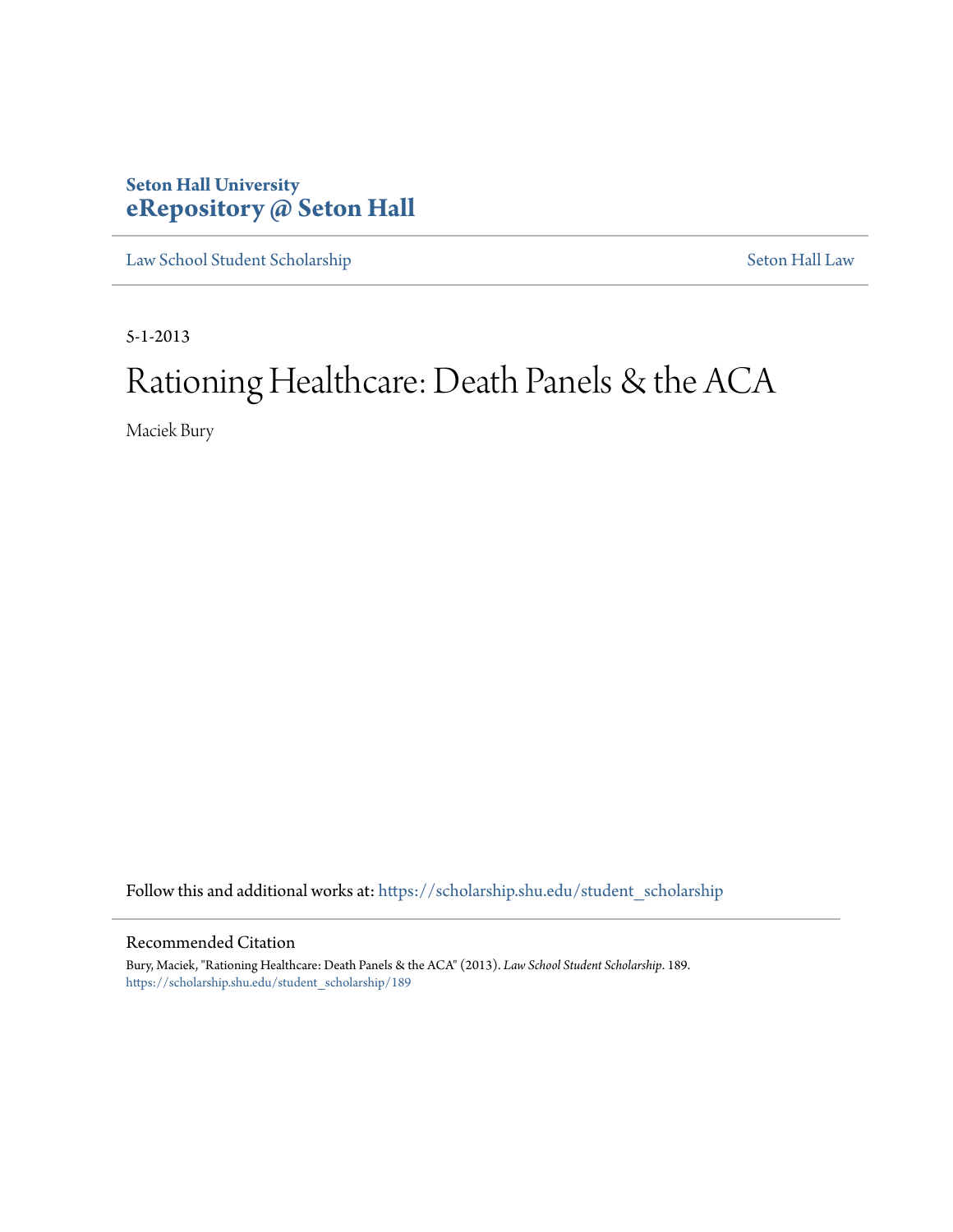Bioethics AWR

#### Rationing Healthcare: Death Panels & the ACA

Much has been made of the new Patient Protection and Affordable Care Act (ACA) passed in 2010.<sup>1</sup> The name itself has become a point of contention, along with much of what is contained in the law. The term "Obamacare" was coined, it's arguable by who, to describe the law and was originally used derisively but has since become commonplace.<sup>2</sup> During the presidential debates, President Obama said the name has grown on him to the point where he likes it.<sup>3</sup> This back and forth between those who support and those who oppose the law starts with the title on page one and continues throughout the entire thousand plus pages of the ACA. It is difficult for even an interested observer to parse fact from fiction and reality from exaggeration when it comes to what this law will actually  $do.<sup>4</sup>$  Depending on which poll you look at, roughly fifty-five percent of Americans oppose the law, with forty-five percent supporting it.<sup>5</sup> However, individual aspects of the ACA have broad support, such as allowing children to stay on their parents insurance until the age of 26 or insurance companies not being allowed to deny coverage based on a preexisting condition.<sup>6</sup> This signifies a sort of disconnect in the minds of Americans as to what this new law is all about and how it will impact their lives. This article will focus on the now infamous "death panels" claim by Sarah Palin.<sup>7</sup> Looking into the basis of the "death panel" claim and analyzing the relevant portions of the ACA, specifically

 $\overline{a}$ 

 $1$  42 USCA § 18001 (2010).

<sup>2</sup> Elspeth Reeve, *Who Coined 'Obamacare,'* www.theatlanticwire.com (Oct. 26, 2011).

 $^3$  Commission on Presidential Debates, www.2012presidentialelectionnews.com/2012-debate-schedule (Oct. 3, 2012).

<sup>4</sup> Gabriel Debenedetti, *Americans Have Mixed Feelings About Healthcare*, www.reuters.com (Oct. 4, 2012).

<sup>5</sup> *Id.*

<sup>6</sup> *Id.*

<sup>7</sup> Sarah Palin, *Statement on the Current Health Care Debate*, www.facebook.com (Aug. 7,2009).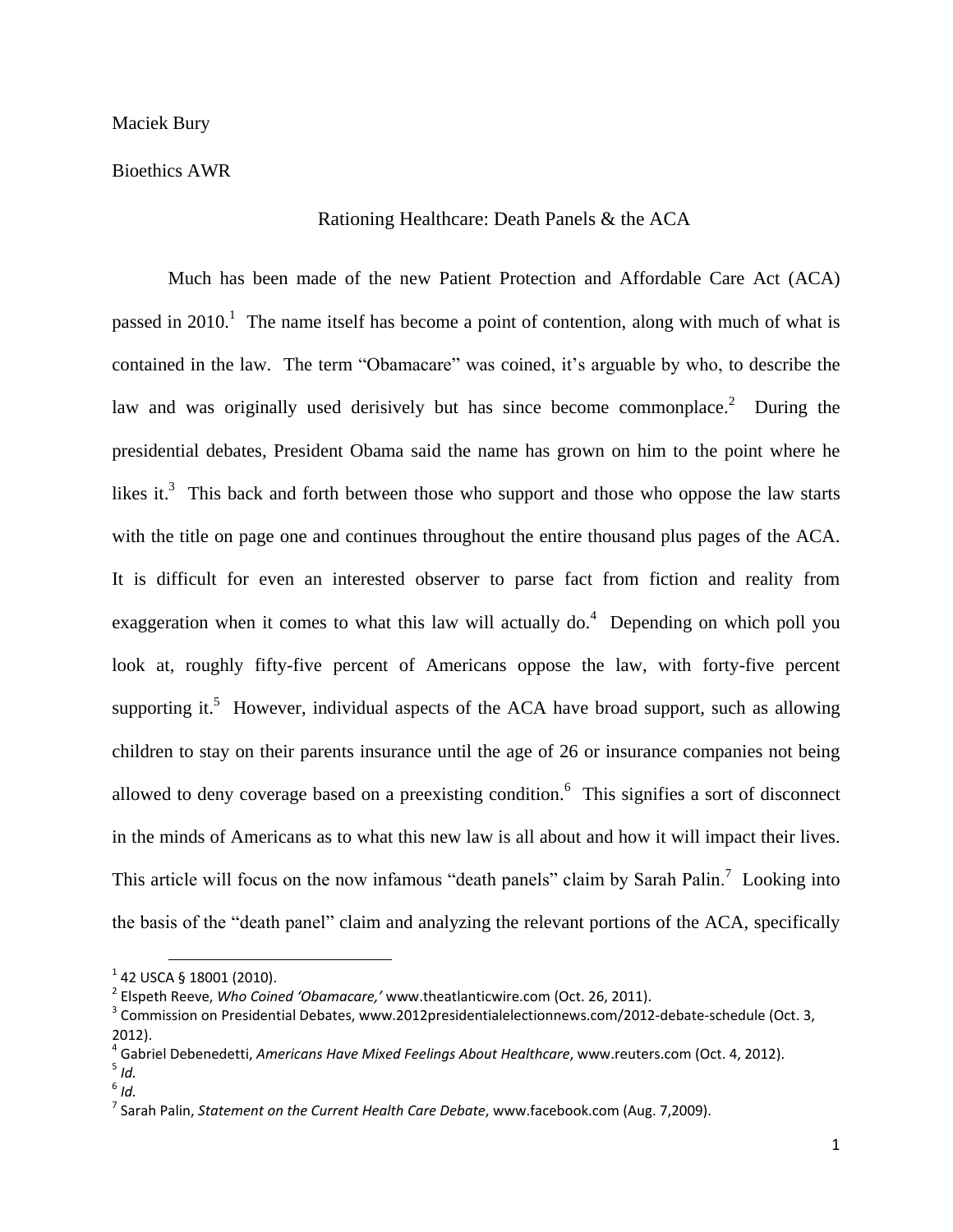the Independent Payment Advisory Board (IPAB), will provide insight into the issue of rationing healthcare and explain the reality of at least one provision of the ACA.

The rationing of healthcare is a reality. When resources are scarce, as is healthcare, the distribution of the healthcare goods or services must be allocated among its potential users through either explicit or implicit rationing.<sup>8</sup> With explicit rationing, the price of the goods and services rations the scarce resources.<sup>9</sup> With implicit rationing, priorities are decided upon and the allocation of the scarce resources is distributed according to those priorities.<sup>10</sup> Great Britain and many other countries with universal healthcare rely primarily on explicit rationing, while the United States relies more on implicit rationing of healthcare resources.<sup>11</sup> Either way human beings all want access to healthcare resources and clear eyed decisions about how best to accomplish that must be made. Rationing must be understood in order to evaluate the effectiveness, which is determined through the tricky goal of reducing cost while improving results. Fear mongering about rationing may provide may short term benefits but may harm the very serious decisions surrounding the rationing of healthcare. Support for the ACA has stayed roughly the same over the past couple years and thirty-nine percent of Americans believe there is some form of a death panel as part of the  $ACA$ .<sup>12</sup> This is not an issue of whether or not healthcare will be rationed in one form or another, because that is the reality. It is important to dispel inaccuracies so the public can have an accurate understanding to make an informed decision about what is the best way to ration healthcare.<sup>13</sup>

l

<sup>8</sup> Uwe Reinhardt, *'Rationing' Health Care: What Does It Mean*, www.nytimes.com (July 3, 2009).

<sup>9</sup> Don Taylor, *Explicit v. Implicit Rationing*, www.theincidentaleconomist.com (Jan. 6,2012). <sup>10</sup> *Id.*

<sup>11</sup> Patrick Cox, *United Kingdom, Rationing by Cost*, www.rationinghealth.org (2012).

<sup>12</sup> Robert Field, *Death Panels Live On*, www.philly.com (Sep. 28, 2012).

<sup>13</sup> Patrick Cox, *United Kingdom, Rationing by Cost*, www.rationinghealth.org (2012).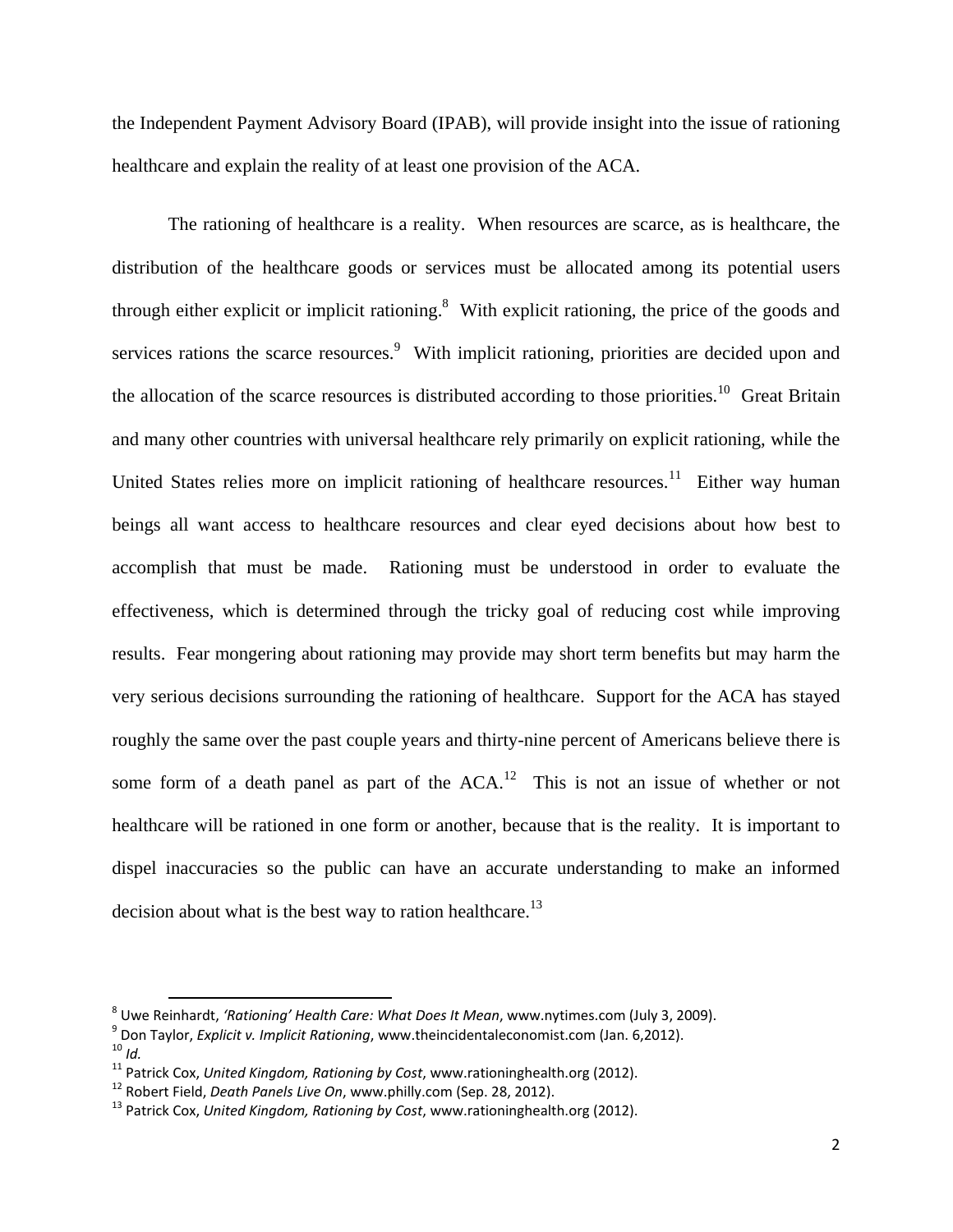The purpose of this article in not to disprove or demonize the death panel claim by Sarah Palin, but to show how sensationalistic claims can have actual harm. By understanding the premise of Governor Palin's argument and dispelling the false or misleading aspects, the public can have a true understanding of the serious decisions we must make regarding healthcare rationing. Heated debate and strong passions have dominated the news regarding the ACA. The nexus of the ACA and the "death panels" claim relating to healthcare rationing is the focus of this article.<sup>14</sup>

In Part I, I will look into the basis of Governor Palin's claim and it relevance to the actual law. I will also look at the legal and political effects of her statements. In Part II, I will analyze the portions of the ACA that relate to her claim. Specifically, I will describe the role of the Independent Payment Advisory Board (IPAB), which is a target of attack for potential healthcare rationing.<sup>15</sup> Also, the goals of specific provisions of the new law will be discussed, as well as, the political realities of passing and implementing the various aspects. Finally, I will analyze case law regarding the constitutionality of the IPAB to provide a legal background. In Part III, I will describe how healthcare is currently rationed by the government and by private insurers in the United States. Also, I will describe the system of rationing healthcare in Great Britain and then compare the two systems. The purpose of Part III is to show how, "the struggle politically, socially, and ethically over the design and impact of our healthcare system depends in large part on wealth as a distributive mechanism."<sup>16</sup> In Part IV, I will provide insight into the fears of rationing healthcare based on the facts and perceptions of the general public. I will then detail the reality of rationing healthcare and what the "death panel" claim really means. In Part V, I

<sup>14</sup> Sarah Palin, *Statement on the Current Health Care Debate*, www.facebook.com (Aug. 7, 2009).

<sup>15</sup> 42 USCA § 18001 (2010).

<sup>&</sup>lt;sup>16</sup> Barry R. Furrow, Thomas L. Greaney, Bioethics: Health Care Law and Ethics 453 (6<sup>th</sup> ed. 2008).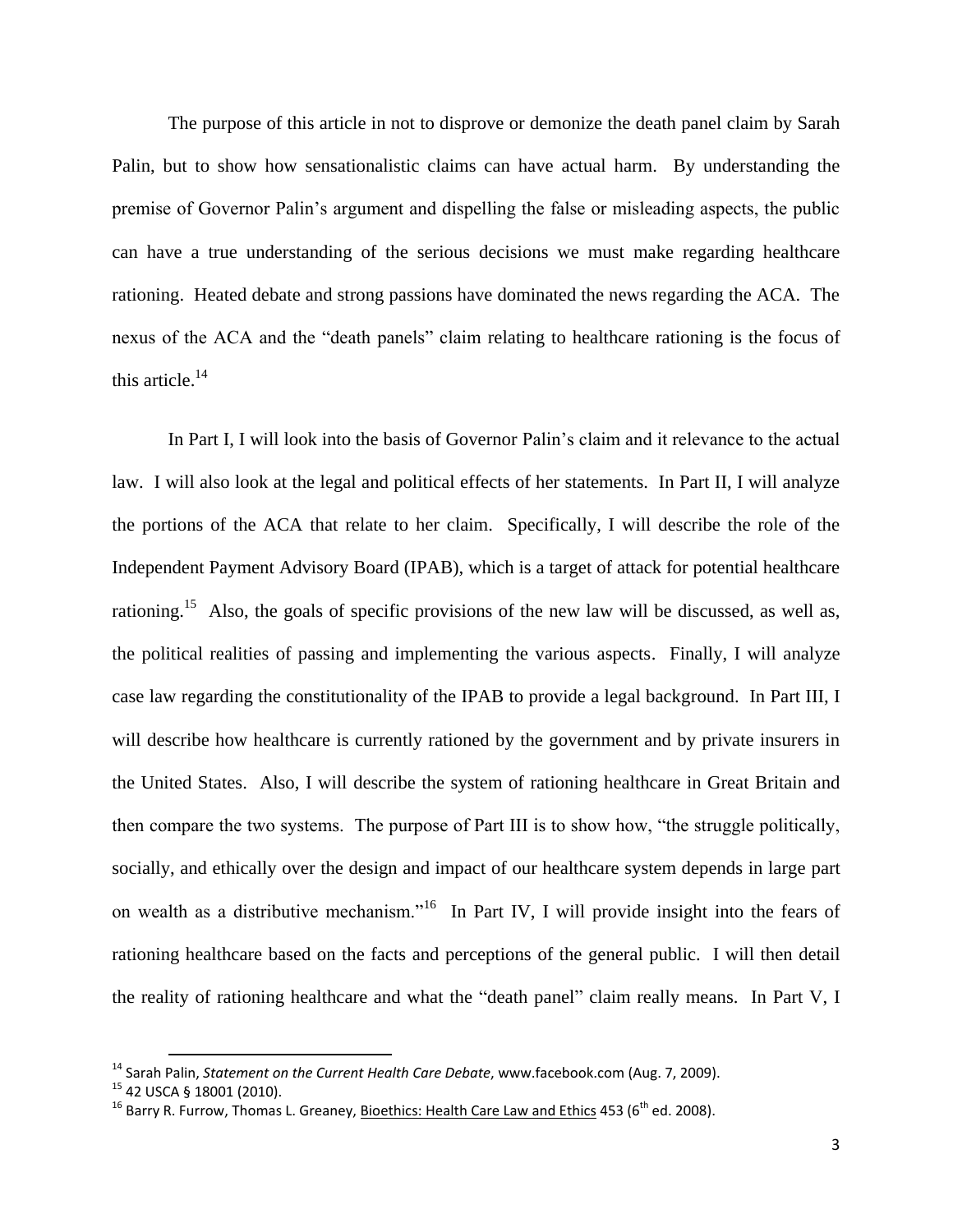will apply the realities of allocating healthcare resources to the healthcare debate and discussion going forward.

## I. The Death Panel Claim

On August 7, 2009 Sarah Palin posted a 'Statement on the Current Healthcare Debate' on her Facebook page.<sup>17</sup> Governor Palin then spoke publicly about her claim as a contributor for Fox News.<sup>18</sup> In her post she wrote,

> "And who will suffer most when they ration care? The sick, the elderly, and the disabled of course. The America I know and love is not one in which my parents or my baby with Down Syndrome will have to stand in front of Obama's 'death panel' so his bureaucrats can decide, based on a subjective judgment of their level of productivity in society, whether they are worthy of health care. Such a system is downright evil."<sup>19</sup>

The basis and relevance of this portion of her statement will first be analyzed.

Governor Palin's Facebook post was about a proposal in the ACA that would allow Medicare to pay for patients to discuss living wills and other end of life issues with their doctor.<sup>20</sup> Her statements helped create a huge political and public outcry that resulted in the language being removed from the final legislation and proves the impact and relevance of her statement. "In 2011, the Obama administration even deleted all references to end-of-life planning in a new Medicare regulation when opponents interpreted the move as a back-door

<sup>17</sup> Sarah Palin, *Statement on the Current Health Care Debate,* www.facebook.com (Aug. 7, 2009).

<sup>18</sup> SarahPAC, *Sarah's Story*, www.sarahpac.com (2012). (Palin offers political commentary and analysis across all FOX news platforms. Palin gained national recognition in August 2008 when Senator John McCain chose Palin to serve as his vice-presidential running mate in his presidential campaign, making her the first woman to run on the Republican Party's presidential ticket. Prior to that she served as governor of Alaska until July 2009 when she resigned with 18 months left in her term to focus on her other interests.)

<sup>19</sup> Sarah Palin, *Statement on the Current Health Care Debate,* www.facebook.com (Aug. 7, 2009).

<sup>20</sup> Glenn Kessler, *Sarah Palin, Death Panels and Obamacare*, www.washingtonpost.com (June 27, 2012).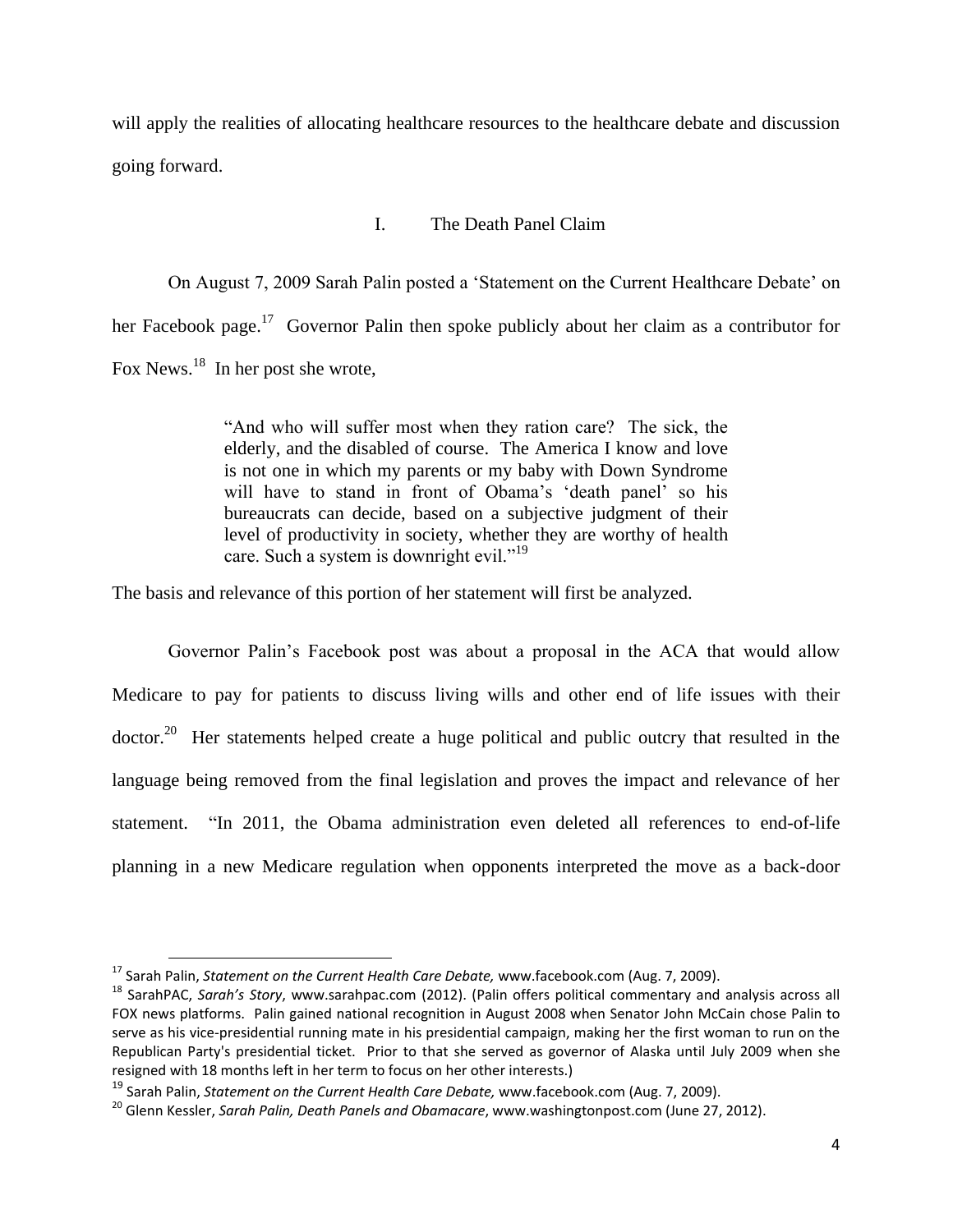effort to allow such planning.<sup>"21</sup> It is important to note the amount and passion of reaction to Governor Palin's claim. Democrats led by the President and leaders from both the House (Nancy Pelosi) and Senate (Harry Reid) called her claims a distraction and fear mongering intended to scare people from supporting the  $ACA<sup>22</sup>$  Even people in the Republican establishment like conservative columnist David Brooks slammed her claim as 'crazy' and Rep. Jack Kingston labeled it a 'scare tactic.<sup>23</sup> In response, Governor Palin's next post called for some civility,

> "There are many disturbing details in the current bill that Washington is trying to rush through Congress, but we must stick to a discussion of the issues and not get sidetracked by tactics that can be accused of leading to intimidation or harassment. Such tactics diminish our nation's civil discourse which we need now more than ever because the fine print in this outrageous healthcare proposal must be understood clearly and not get lost in conscientious voters' passion to want to make elected officials hear what we are saying. Let's not give the proponents of nationalized healthcare any reason to criticize us."<sup>24</sup>

This debate continued as efforts to repeal the ACA were mounted. The conversation changed course on June 28, 2012, when the Supreme Court upheld the Patient Protection and Affordable Care Act in a landmark  $5-4$  ruling.<sup>25</sup> At that same time Governor Palin decided to provide more information about her original Facebook post from three years earlier. She made the following clarification of specifically what portion of the ACA she was targeting. Governor Palin was referencing the IPAB, created in the law, saying "its purpose all along has been to 'keep costs down' by actually denying care via price controls and typically inefficient

 $\overline{a}$ 

 $^{23}$  *Id.* 

 $21$  *Id.* 

<sup>22</sup> Steve Benen, *Conservatives Slam Palin Attack*, www.washingtonmonthly.com (Aug. 9,2009).

<sup>&</sup>lt;sup>24</sup> Rachel Weiner, *After "Death Panel" Claim, Palin Now Calls for Civility, www.huffingtonpost.com (Sep. 10, 2009).* 

<sup>&</sup>lt;sup>25</sup> Nat'l Fed'n of Indep. Bus. v. Sebelius, 567 U.S. (2012). (The Supreme Court upheld President Obama's health care overhaul law, saying its requirement that most Americans obtain insurance or pay a penalty was authorized by Congress's power to levy taxes. The vote was 5 to 4, with Chief Justice John G. Roberts Jr. joining the court's four more liberal members.)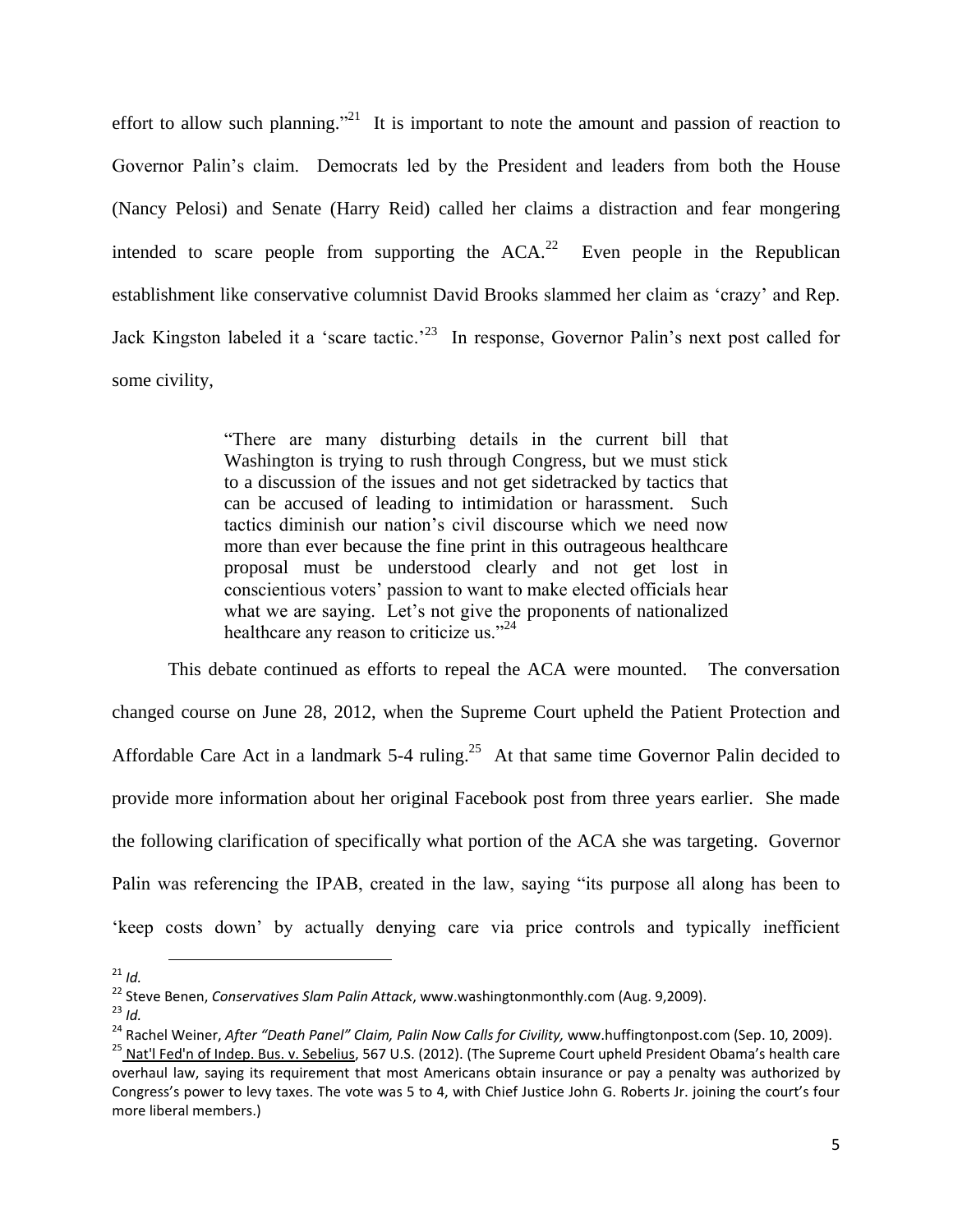bureaucracy."<sup>26</sup> She added that "this subjective rationing of care is what I was writing about in that first post."<sup>27</sup>

#### II. IPAB

# A. Structure and Goals

The IPAB is created under Section 3403 of the ACA as an independent board comprised of fifteen members appointed by the President with the advice and consent of the Senate.<sup>28</sup> "The fifteen members of IPAB will be nationally recognized experts in the fields of health facility and health plan management, actuarial science, and health finance and payment."<sup>29</sup> "Three of the members will be officials of the Department of Health and Human Services."<sup>30</sup> Target Medicare growth rates are set and the goal of the IPAB is to keep the growth rates in line with targets. $31$ The planned process will entail the IPAB proposing cuts to Congress and the President in January of each year.<sup>32</sup> Congress may then debate the proposals for no more than thirty hours.<sup>33</sup> Congress must then pass legislation achieving the required reductions in Medicare spending by August.<sup>34</sup> If they fail to act, the proposed recommendations automatically go into effect and there are no administrative or judicial reviews permitted.<sup>35</sup> "In addition to submitting proposals to curb Medicare spending, the IPAB is also tasked with submitting annual reports to Congress regarding issues of cost, access, quality and utilization of healthcare services for private payers

l

<sup>26</sup> Glenn Kessler, *Sarah Palin, Death Panels and Obamacare*, www.washingtonpost.com (June 27, 2012). <sup>27</sup> *Id.*

<sup>&</sup>lt;sup>28</sup> Ann Marie Marciarille, J. Bradford DeLong, Bending the Health Cost Curve: The Promise and Peril of the Independent Payment Advisory Board, 22 Health Matrix 75, 118 (2012).

<sup>&</sup>lt;sup>29</sup> Laura B. Morgan, The Independent Payment Advisory Board: Will It Effectively Curb the Medicare Growth Rate?, 20 Annals Health L. Advance Directive 124, 128 (2011).

<sup>30</sup> *Id.*

<sup>&</sup>lt;sup>31</sup> Ann Marie Marciarille, J. Bradford DeLong, Bending the Health Cost Curve: The Promise and Peril of the Independent Payment Advisory Board, 22 Health Matrix 75, 118 (2012).

<sup>32</sup> Sara Margolis, Independent Payment Advisory Board Review Put On Hold, CBLR Online (2012).

<sup>33</sup> *Id.*

<sup>34</sup> *Id.*

<sup>35</sup> *Id.*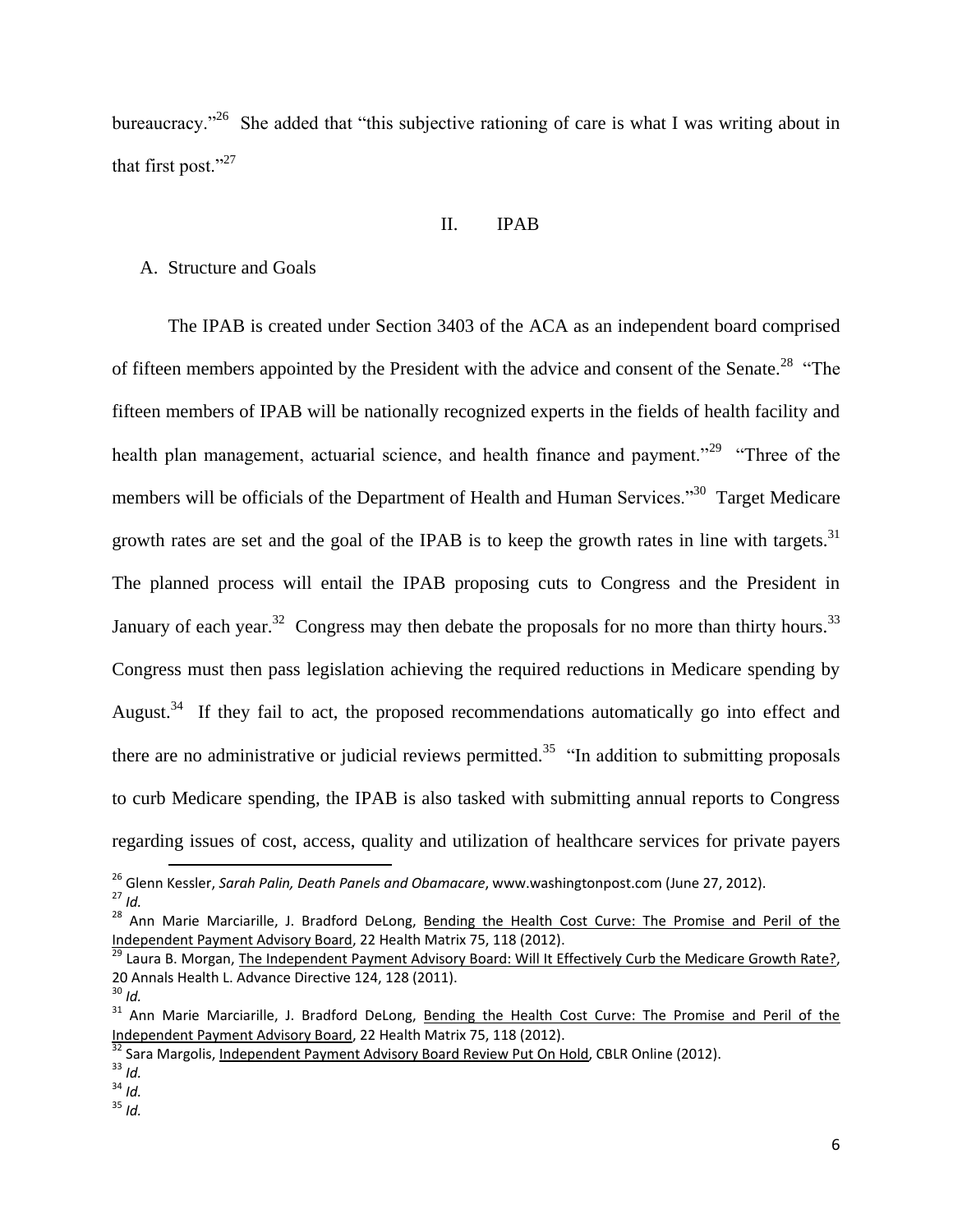and Medicare, as well as, to submitting non-binding recommendations to curb the growth of private national healthcare spending."<sup>36</sup> Congress may attempt to repeal the IPAB by "introducing a Joint resolution to dissolve the IPAB by February 2017."<sup>37</sup> If the resolution passes the House and Senate by August of that year, the IPAB would be abolished by 2020.<sup>38</sup> The fifteen member IPAB board has yet to be established but when it begins its work, the first major task will be to alter the process by which Medicare sets reimbursement rates.

> "Through the IPAB, the ACA is an experiment in binding citizens to socially optimal Medicare payment decisions by removing much of Congress's discretion on these matters. The IPAB represents the latest, and strongest, independent expert panel dedicated to reducing the *per capita* rate of growth in Medicare spending. Based on the assumption that Congress and the federal administrative agencies have proven themselves too accommodating to the provider, payor and consumer forces that propel an ever increasing Medicare spending growth rate, the IPAB is designed to limit the growth of Medicare spending and improve the governance structure for Medicare."<sup>39</sup>

The power of the board lies in the fact that the IPAB recommendations will become law by default if Congress fails to act. This frees them up to make objective decisions on how to reduce Medicare spending growth while enhancing Medicare beneficiary access to quality care.<sup>40</sup> The goal is not to cap Medicare's spending growth so as to align it with general inflation rates but to grow it a "rate necessary to provide quality care as effectively as possible."<sup>41</sup>

The ACA also places limits on the authority of the IPAB. The ACA states, "[t]he IPAB may not recommend rationing of healthcare, raising Medicare beneficiary premiums, cost

 $\overline{a}$ 

 $\overline{40}$  *Id.* 

<sup>&</sup>lt;sup>36</sup> Laura B. Morgan, <u>The Independent Payment Advisory Board: Will It Effectively Curb the Medicare Growth Rate?,</u> 20 Annals Health L. Advance Directive 124, 128 (2011).

<sup>37</sup> Sara Margolis, Independent Payment Advisory Board Review Put On Hold, CBLR Online (2012).

<sup>38</sup> *Id.*

<sup>&</sup>lt;sup>39</sup> Ann Marie Marciarille, J. Bradford DeLong, Bending the Health Cost Curve: The Promise and Peril of the Independent Payment Advisory Board, 22 Health Matrix 75, 118 (2012).

<sup>41</sup> *Id.*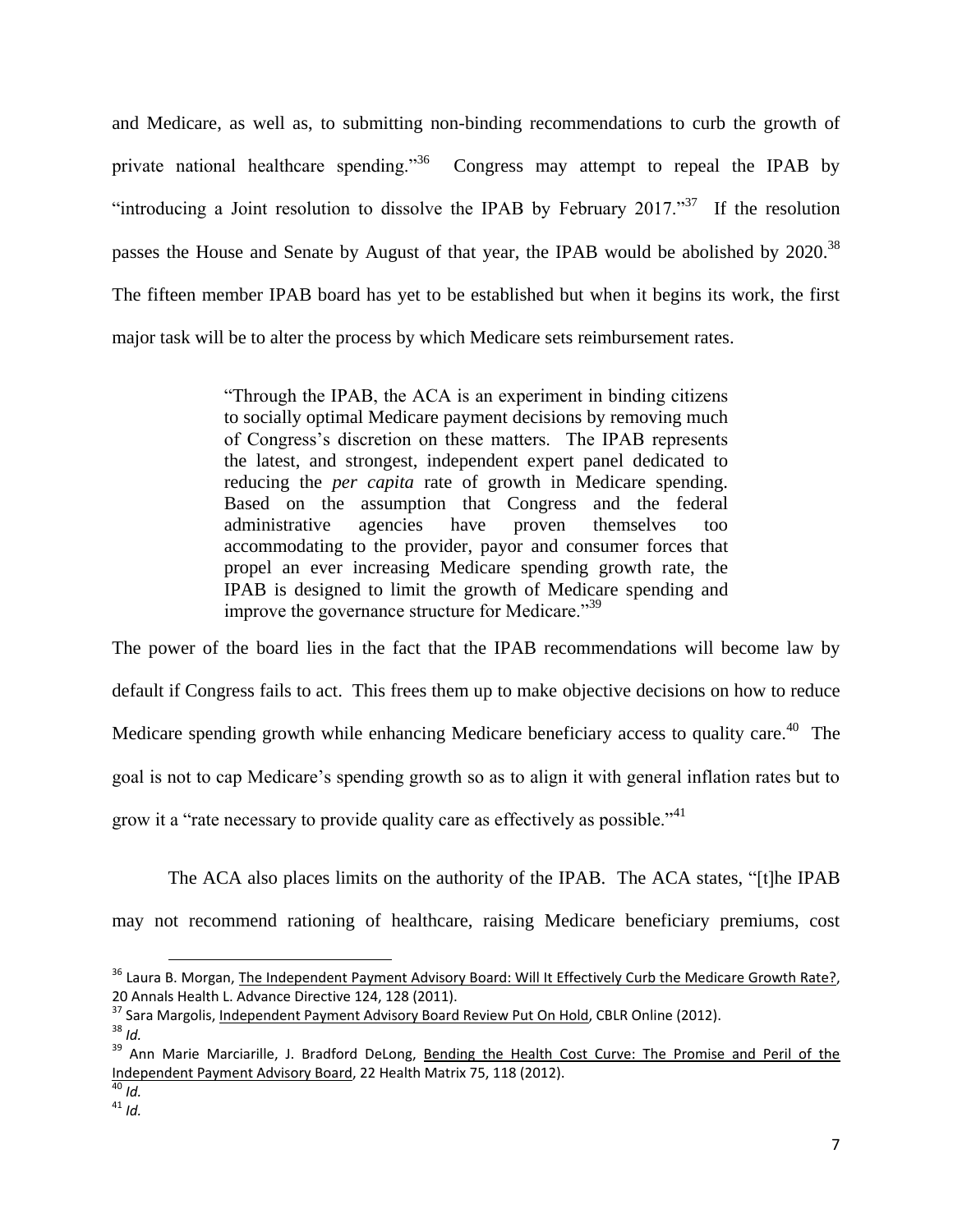sharing, or modifying eligibility criteria.<sup> $342$ </sup> This is totally contrary to the "death panels" claim made by Governor Palin and illustrates the concern and confusion over the IPAB's statutory and regulatory role. Also, Medicare specifically "withholds the power to regulate the practice of medicine from the federal government."<sup>43</sup> The IPAB has significant limitations on the scope of its proposals. So, as per ACA law, the IPAB cannot submit any proposals that would "ration care, modify Medicare eligibility criteria, raise costs to beneficiaries, change cost sharing for covered services, or restrict benefits in any way."<sup>44</sup> Hospitals and hospices are already receiving a reduction in their payments under the ACA, so the IPAB may not recommend any further cuts to them until  $2020$ <sup>45</sup> What will happen after 2020 remains unclear as the ACA is likely to undergo additional changes between now and then.

# B. Constitutionality and Implementation

There were many cases filed challenging the constitutionality of the ACA. The most famous being the *National Federation of Independent Business v. Sebelius* case which reached the Supreme Court.<sup>46</sup> One of the many cases that did not, *Coons v. Geithner*, was brought by several members of the Arizona Congressional delegation challenging the constitutionality of the IPAB provision of the ACA on several grounds.<sup>47</sup> The primary argument being the IPAB circumvents Congress' "power and right to consider, review, debate and vote on the legislative

 $\overline{a}$ 

<sup>&</sup>lt;sup>42</sup> 42 USCA § 18001 (2010).

<sup>&</sup>lt;sup>43</sup> Ann Marie Marciarille, J. Bradford DeLong, Bending the Health Cost Curve: The Promise and Peril of the Independent Payment Advisory Board, 22 Health Matrix 75, 118 (2012).

<sup>&</sup>lt;sup>44</sup> Laura B. Morgan, The Independent Payment Advisory Board: Will It Effectively Curb the Medicare Growth Rate?, 20 Annals Health L. Advance Directive 124, 128 (2011).

<sup>45</sup> *Id.*

<sup>46</sup> Nat'l Fed'n of Indep. Bus. v. Sebelius, 567 U.S. (2012).

<sup>47</sup> Coons v. Geithner, CV-10-1714-PHX-GMS, 2012 WL 3778219 (D. Ariz. Aug. 31, 2012).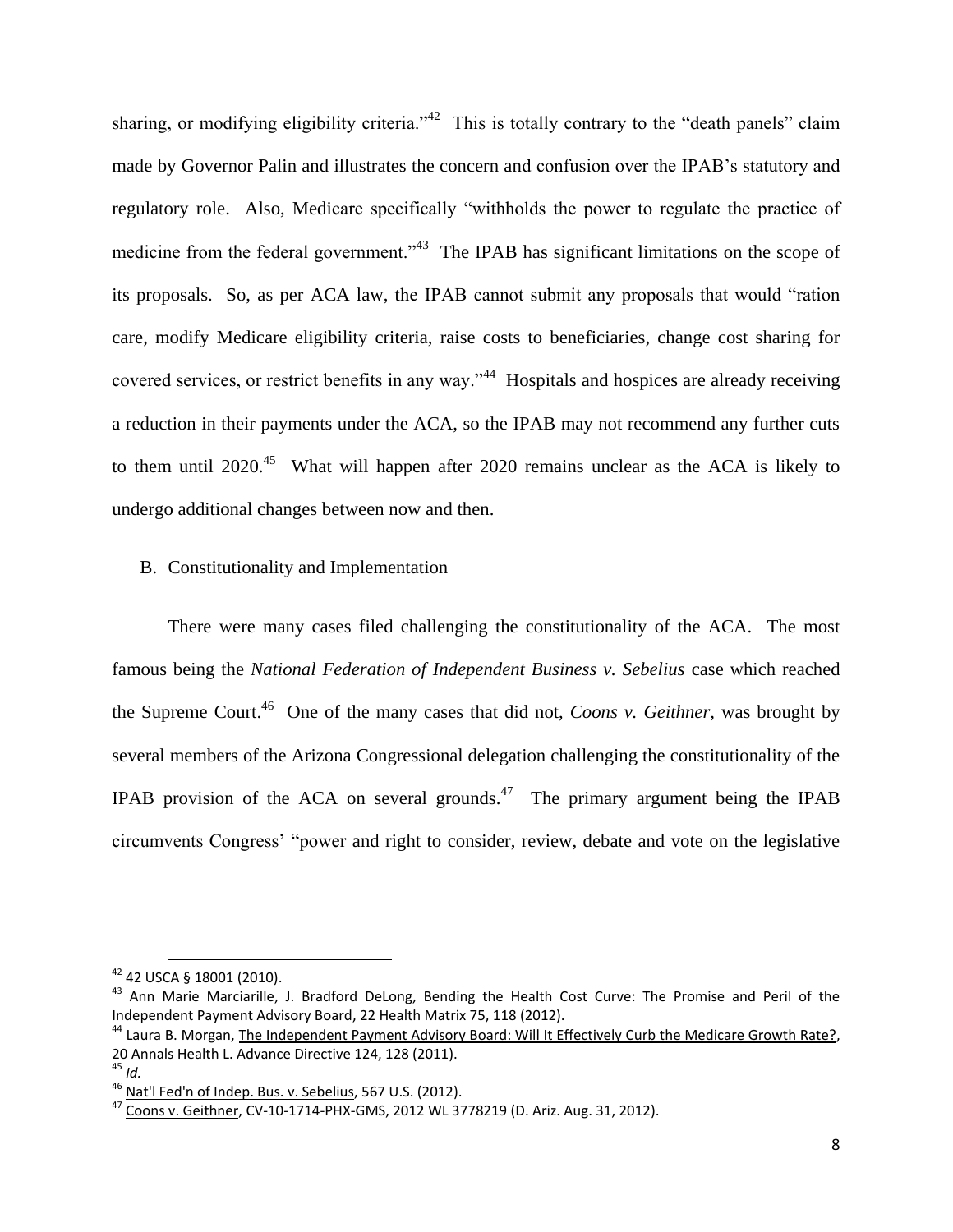proposals of IPAB like any other legislative proposal."<sup>48</sup> The ACA limits debate on IPAB proposals to thirty hours and the plaintiffs argue that their ability to perform their duty and debate legislation is compromised.<sup>49</sup> The plaintiffs also argue the IPAB exceeds Congressional power by binding future Congresses to accept the current Congress' legislation.<sup>50</sup> Citing Article I § 5 of the Constitution, the complaint alleges, "the parliamentary rulemaking power of each House does not include the power to entrench, by statute, parliamentary rules from alteration by the Houses of future Congresses."<sup>51</sup> The plaintiffs also argue against the lack of judicial or administrative review by alleging in the complaint that, "even where the legislative power of Congress is delegated to an executive agency with an intelligible principle to guide its exercise, judicial review must be preserved to ensure the agency stays within the bounds set by Congress."<sup>52</sup> The fundamental issue is allowing an unelected federal board the potential to have more power than the Constitution intended. That power could affect the healthcare of the American people. Since the Supreme Court ruling upheld the ACA this case has been dismissed and the issue is currently on hold. The attorney for the plaintiff summarizes his argument by saying, "No possible reading of the Constitution supports the idea of an unelected, stand-alone federal board that's untouchable by both Congress and the courts."<sup>53</sup>

Similar structures to the one created by the ACA for the IPAB have been held constitutional by the Supreme Court. "In 1990, Congress created the Defense Base Realignment and Closure Committee (BRAC) to make difficult recommendations about military base

<sup>&</sup>lt;sup>48</sup> Ann Marie Marciarille, J. Bradford DeLong, Bending the Health Cost Curve: The Promise and Peril of the Independent Payment Advisory Board, 22 Health Matrix 75, 118 (2012).

 $\overline{49}$  *Id.* 

<sup>&</sup>lt;sup>50</sup> <u>Coons v. Geithner</u>, CV-10-1714-PHX-GMS, 2012 WL 3778219 (D. Ariz. Aug. 31, 2012).

<sup>51</sup> *Id.*

<sup>52</sup> *Id.*

<sup>&</sup>lt;sup>53</sup> Sara Margolis, Independent Payment Advisory Board Review Put On Hold, CBLR Online (2012).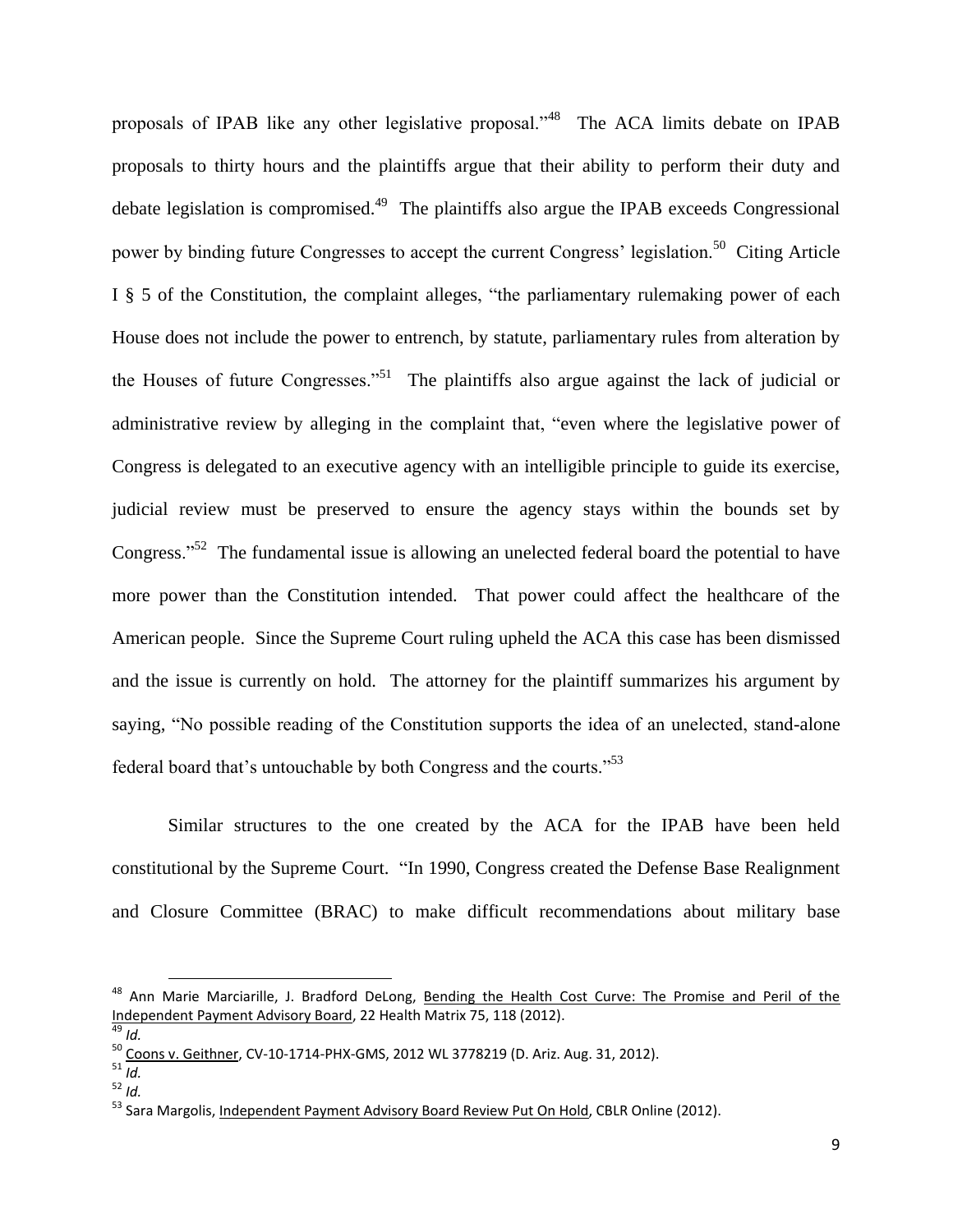closures."<sup>54</sup> "Multiple states sued, and the Court held that BRAC recommendations were not final agency action, and therefore, not reviewable under the Administrative Procedure Act."<sup>55</sup> "Those who argue in favor of the IPAB point to its parallels with the BRAC when defending the constitutionality of the IPAB concept."<sup>56</sup>

Even though Governor Palin may fear that the IPAB will lead to the rationing of healthcare, the legislation specifically prohibits rationing.

> "Although many of these concerns are legitimate, there are also many reasons to be optimistic about the IPAB's potential. Also, the fear of a "government takeover" through the IPAB is not substantiated because Medicare itself is a federal government program, and the IPAB's recommendations are only binding on issues related to Medicare spending. While it is true that the IPAB shifts the balance of power from the legislative branch to the executive branch, this is a necessary component of the IPAB. Congress has been unable to make major Medicare cost reform in the past due to special interests and the political unpopularity of making cuts to the Medicare program. Moreover, there are numerous safeguards in place to keep the IPAB accountable to voters."<sup>57</sup>

As for the constitutionality of the IPAB, the Supreme Court has approved broad delegations of authority as long as Congress imposes an "intelligible principle" to guide the exercise of discretion.<sup>58</sup> However, Congress cannot delegate its responsibility and authority to adopt legislation to the executive branch even though they must often grant executive agencies considerable discretion to implement complex bodies of regulatory law.<sup>59</sup> The framers of the ACA were very careful to provide detailed limitations on the IPAB and the Supreme Court has

<sup>54</sup> *Id.*

<sup>55</sup> *Id.*

<sup>56</sup> *Id.*

<sup>57</sup> *Id.*

<sup>&</sup>lt;sup>58</sup> Timothy Stoltzfus Jost, The Real Constitutional Problem with the Affordable Care Act, 36 J. Health Pol. Pol'y & L. 501, 503 (2011). <sup>59</sup> *Id.*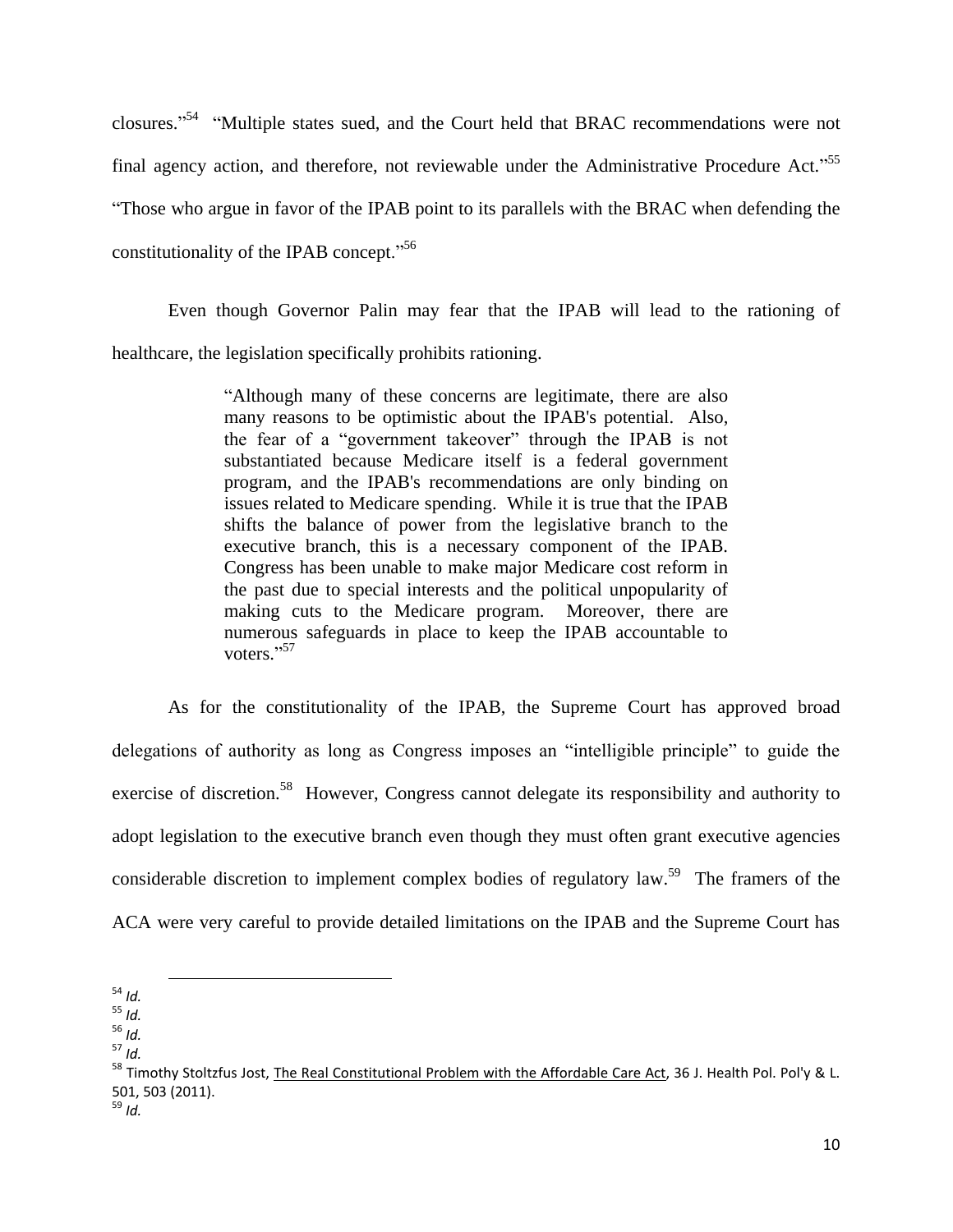shown deference to congressional delegation of authority. A concern for the Supreme Court may be delegations of authority that lack the  $ACA$ 's substantial limitations on IPAB authority.<sup>60</sup> In addition, no law has been struck down under a delegation challenge since the 1930s and IPAB's framers were careful to limit its authority over matters beyond Medicare payment reform.<sup>61</sup> These details are difficult to explain in a few short sound bites or even in a debate, which heighten the importance of open and honest dialogue.

#### III. Rationing Healthcare

Healthcare is a scarce resource and how a society decides to allocate that resource defines how they ration. The healthcare systems in the United States and Great Britain vary greatly, and the ethical issues around rationing differ substantially. In the United States they largely revolve around rationing care by ability to pay and eligibility for insurance coverage. In Great Britain they have a universal system that is more concerned with providing health services to everyone. The challenge for both the United States and for Great Britain is to simultaneously increase access, decrease costs, and improve the quality of their respective healthcare systems. Implicit rationing occurs in the American healthcare system by both the government and by private insurers. Implicit rationing refers "to discretionary decisions made by managers, professionals, and other health personnel functioning within a fixed budgetary allowance.<sup> $562$ </sup> In Great Britain, the government has a clear policy of explicitly rationing healthcare to control cost. Rationing is widely accepted and generally not viewed negatively by British citizens. Explicit rationing refers to, "decisions made by an administrative authority as to the amounts and types of resources to be made available, eligible populations, and specific rules for allocation, along with,

 $\overline{a}$ 

<sup>&</sup>lt;sup>60</sup> Ann Marie Marciarille, J. Bradford DeLong, <u>Bending the Health Cost Curve: The Promise and Peril of the</u> Independent Payment Advisory Board, 22 Health Matrix 75, 118 (2012).

 $\overline{61}$  *Id.* 

<sup>62</sup> Don Taylor, *Explicit v. Implicit Rationing*, www.theincidentaleconomist.com (Jan. 6, 2012).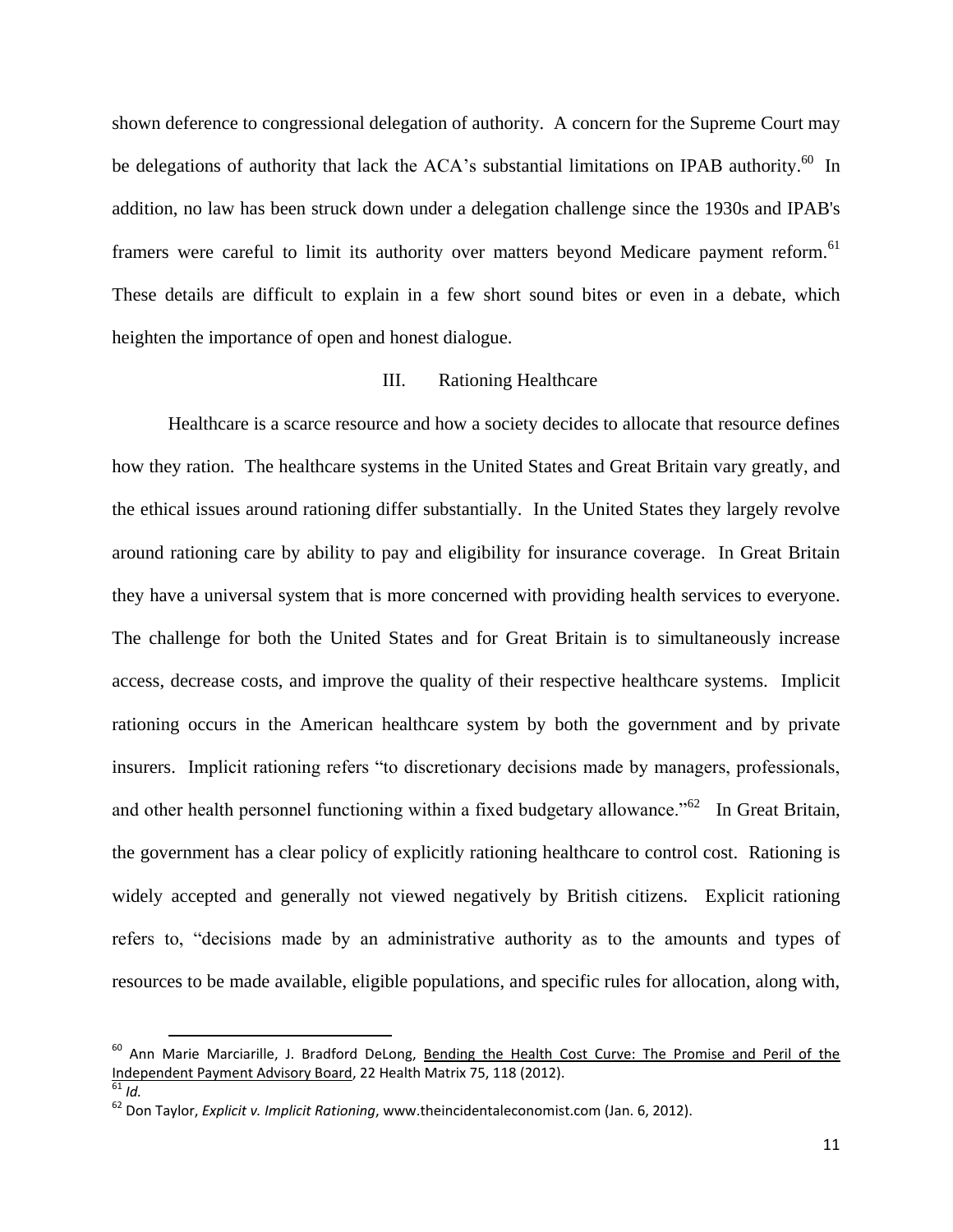explicit rationing in public and private plans regarding levels of available technology, locations of facilities and expenditure levels."<sup>63</sup> I will compare and contrast the systems of allocating healthcare by the United States and Great Britain.

The history and experiences with rationing of both Nations helps to inform and define how they each ration healthcare today. When World War II began the United States government realized that many resources were needed for the war effort and began to ration food, gas, clothing and other goods. $64$  The government controlled the supply and demand to ensure that everyone got at least some of the necessary resources they needed.<sup>65</sup> The government made efforts to persuade Americans to conserve and to choose goods that were less scarce.<sup>66</sup> The concept of this form of rationing was that goods are denied to those who can afford to buy them if they want more than their equitable share.<sup>67</sup> However, not long after the war ended, so did the rationing program and the concepts did not engrain themselves into American culture. The United States is a large diverse country with a strong tradition of valuing individual liberty. Great Britain also had a rationing program during and after World War II. Their rationing program was larger, stronger and longer lasting than the American rationing system. During World War II and for a number of years after, the British government rationed most food items and strictly controlled the supply of items such as gasoline.<sup>68</sup> This was viewed and understood as being in the best interest of the nation. Although there was wartime rationing elsewhere, including in the United States, it generally applied to fewer items over fewer years and was

<sup>63</sup> *Id.*

l

<sup>66</sup> *Id.*

<sup>64</sup> http://www.u-s-history.com/pages/h1674.html.

<sup>65</sup> *Id.*

<sup>67</sup> Kelli Back, Rationing Health Care: Naturally Unjust?, 12 Hamline J. Pub. L. & Pol'y 245 (1991).

<sup>68</sup> Patrick Cox, *United Kingdom, Rationing by cost*, www.rationinghealth.org (2012).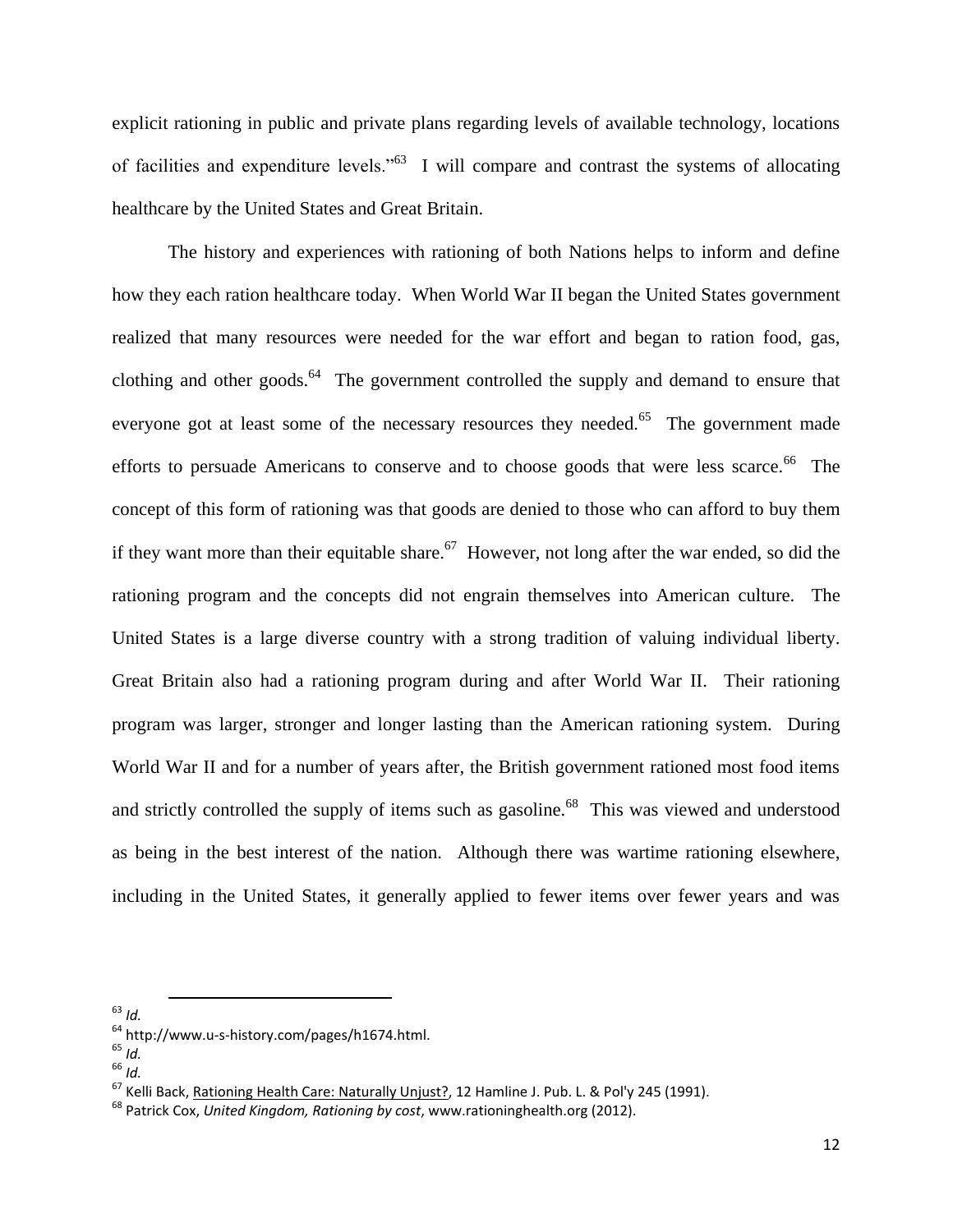quickly forgotten when it was longer needed.<sup>69</sup> In Great Britain, however, rationing became a part of the national identity and helped to influence the creation of their current healthcare rationing framework.

The United States relies on a mix of public and private financing with multiple payers and spends more on healthcare than any other nation. About sixty-four percent of the United States population has private health insurance and the rest either have government insurance or no insurance at all.<sup>70</sup> The United States spends eighteen percent of GDP on healthcare, which is fifty percent more *per capita* than any other country.<sup>71</sup> There are about forty-five million Americans receiving Medicare coverage and about forty-nine million Americans covered by Medicaid.<sup>72</sup> In addition, the ACA will greatly expand the number of families on Medicaid and provide significant subsidies to many purchasing insurance through the state-based exchanges.<sup>73</sup> With more voters than ever dependent on public funding for their health care, politicians in both parties may be very reluctant to embrace rationing schemes in government programs. Explicit rationing processes exposed in public forums are the most vulnerable to politically motivated attacks. Governor Palin has proven that by simply utilizing Facebook and FOX News to gain notoriety of her claims. The ongoing debate about the possible role of comparative effectiveness research in healthcare reform illustrates the political difficulty of rationing health care.<sup>74</sup> The CBO issued a report indicating that increased federal funding for comparative effectiveness

<sup>69</sup> *Id.*

<sup>70</sup> Emily Smith, *By The Numbers: Health Insurance,* www.cnn.com (June 28, 2012).

 $71$  Steven Teutsch, Ethics of Resource Allocation- US and Europe, Public Health Reviews, Vol. 34, No 1 (2012).

<sup>72</sup> Emily Smith, *By The Numbers: Health Insurance,* www.cnn.com (June 28,2012).

<sup>&</sup>lt;sup>73</sup> Leonard J. Nelson, III, Rationing Health Care in Britain and the United States, 7 J. Health & Biomedical L. 175 (2011).

<sup>74</sup> *Id.*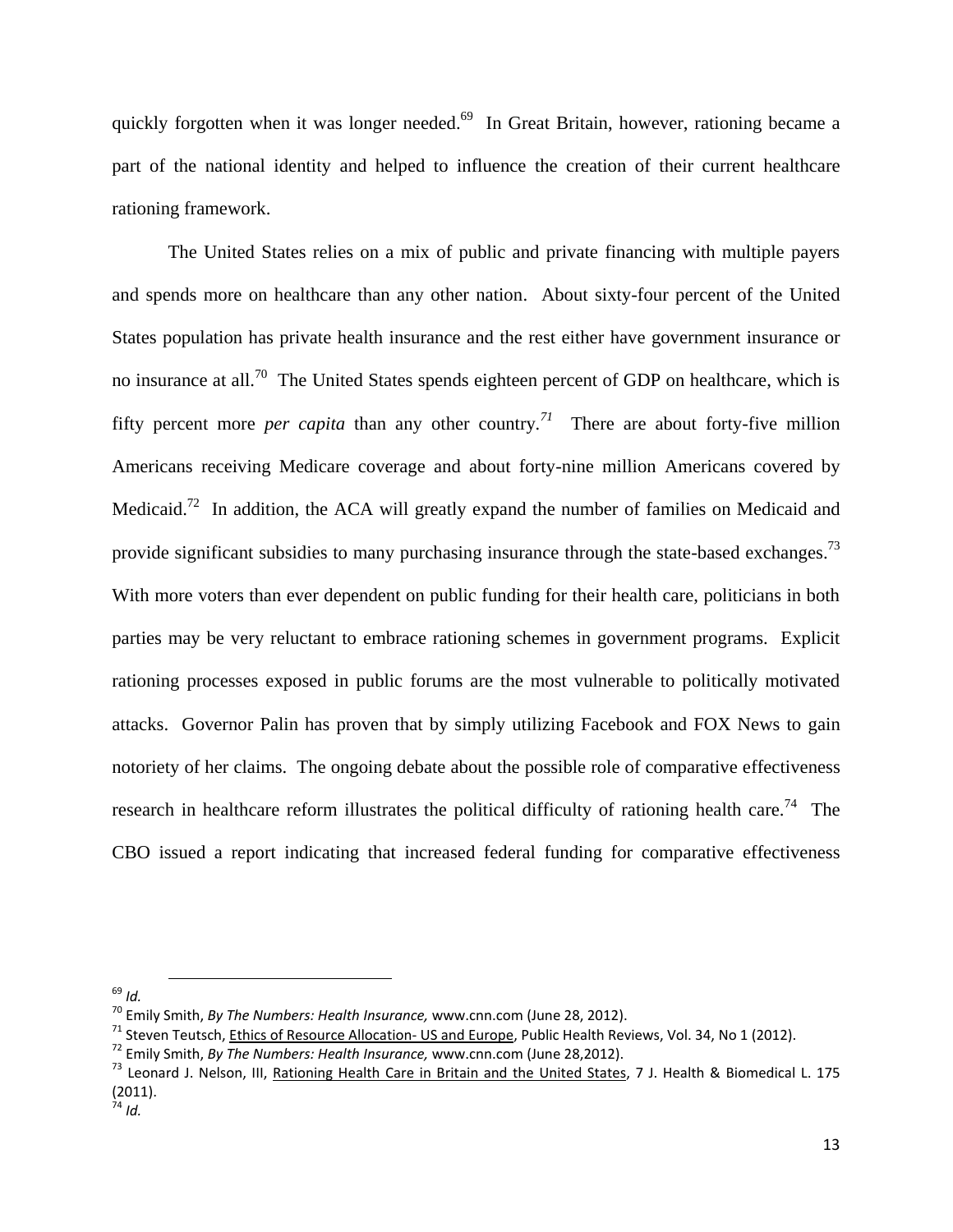research could result in reduced health care expenditures in federal programs without adverse effects on the aggregate quality of health care.<sup>75</sup>

In the United States there is an implicit rationing system by both the government (Medicare and Medicaid) and by private insurers. Through private insurers healthcare is rationed based on the ability to pay and/or get coverage. Private insurers ration by not covering certain procedures, medicine, or by denying care based on pre-existing conditions.<sup>76</sup> The decision is made by insurance company underwriters with a profit motive as the bottom line. As President Obama put it,

> "Right now, insurance companies are rationing care. They are basically telling you what's covered and what's not. They're telling you, "We'll cover this drug but we won't cover that drug. You can have this procedure or you can't have that procedure." Why is it that people would prefer having insurance companies make those decisions rather than medical experts and doctors figuring out what are good deals for care and providing that information to you as a consumer and your doctor so that you could make the decision?" 77

Governor Palin would argue that under the ACA government bureaucrats would ration care instead of the decisions being made by doctors and medical experts. Either way you look at it, healthcare is a scarce resource that must be either implicitly or explicitly rationed. The idea of pure competition and free markets systems is not truly the type of private insurance that Americans actually have because the ability to pay is usually based on insurance coverage provided by their employer.<sup>78</sup> To have a real free market system, consumers would have to make all the decisions, which is not the case with private insurers who either make the decision

l

<sup>75</sup> *Id.*

<sup>&</sup>lt;sup>76</sup> Michael Gusmano & Sara Allin, Health Care for Older Persons in England and the United States: A Contrast of Systems and Values, 36 J. Health Pol. Pol'y & L. 89, 91 (2011).

<sup>77</sup> Laura Conway, *Obama Says His Health Plan Won't Pull the Plug on Grandma*, Post on Planet Money Blog, NPR (Aug. 11, 2009).

<sup>&</sup>lt;sup>78</sup> Amanda Swanson, <u>Rationing As a Necessity</u>, 19 Annals Health L. Directive 1 (2009).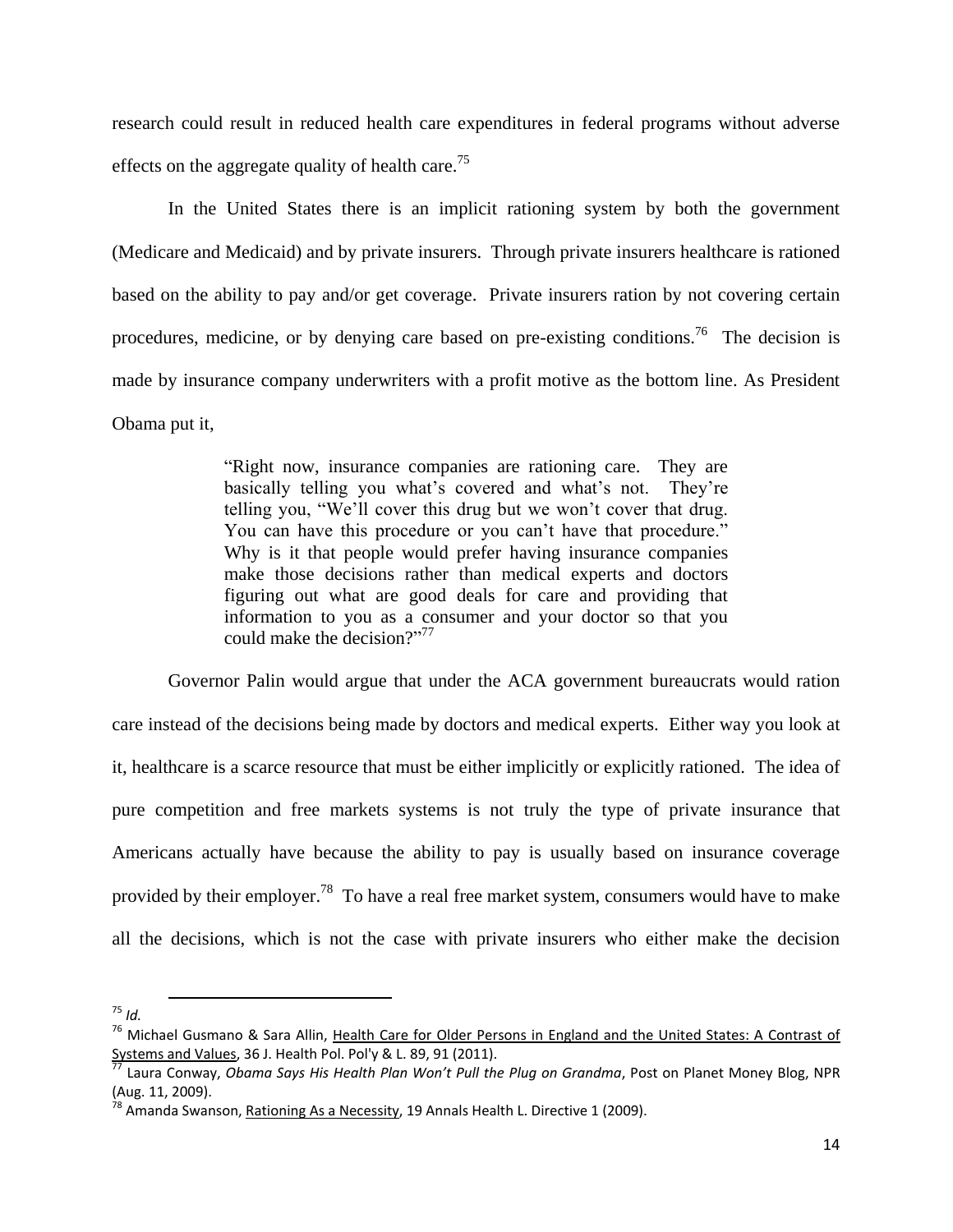themselves or rely on the doctor to tell the consumer what they may have.<sup>79</sup> Also, the consumer must know and pay the actual value of the goods or service, which is also not the case with private insurers because typically the consumer is only responsible for co-pays and premiums without ever really knowing the full actual cost.<sup>80</sup> There is also Roemer's law which helps explains how supply affects demand in healthcare.<sup>81</sup> "Many studies that have been conducted to understand this occurrence reveal that, when the resources are available, doctors will increase the number of treatments or procedures performed without necessarily targeting those patients who need them most."<sup>82</sup> So when doctors have more healthcare resources they perform more procedures, but the market does allocate the resources efficiently in this context. The current private healthcare system in the United States uses implicit rationing, which will likely continue under the ACA, and implicit rationing techniques are also used by the large government programs, Medicare and Medicaid.

Medicare and Medicaid ration "by eligibility requirements, the number of services for which the programs will pay, and through the protocol that must be followed to get a service reimbursed."<sup>83</sup> These decisions are made by government underwriters. However, Medicare does not ration based on preexisting conditions and cannot turn down applicants based on health history.<sup>84</sup> One example of this is the End Stage Renal Disease dialysis program under Medicare, in which, high demand for kidney dialysis drove up the price and caused rationing.<sup>85</sup> The government ended the rationing by expanding Medicare coverage to make sure everyone could

 $\overline{a}$ 

<sup>82</sup> *Id.*

<sup>79</sup> *Id.*

<sup>80</sup> *Id.*

<sup>81</sup> *Id.*

<sup>&</sup>lt;sup>83</sup> Kelli Back, Rationing Health Care: Naturally Unjust?, 12 Hamline J. Pub. L. & Pol'y 245 (1991).

<sup>84</sup> Michael Gusmano & Sara Allin, Health Care for Older Persons in England and the United States: A Contrast of Systems and Values, 36 J. Health Pol. Pol'y & L. 89, 91 (2011).

<sup>&</sup>lt;sup>85</sup> Kelli Back, <u>Rationing Health Care: Naturally Unjust?</u>, 12 Hamline J. Pub. L. & Pol'y 245 (1991).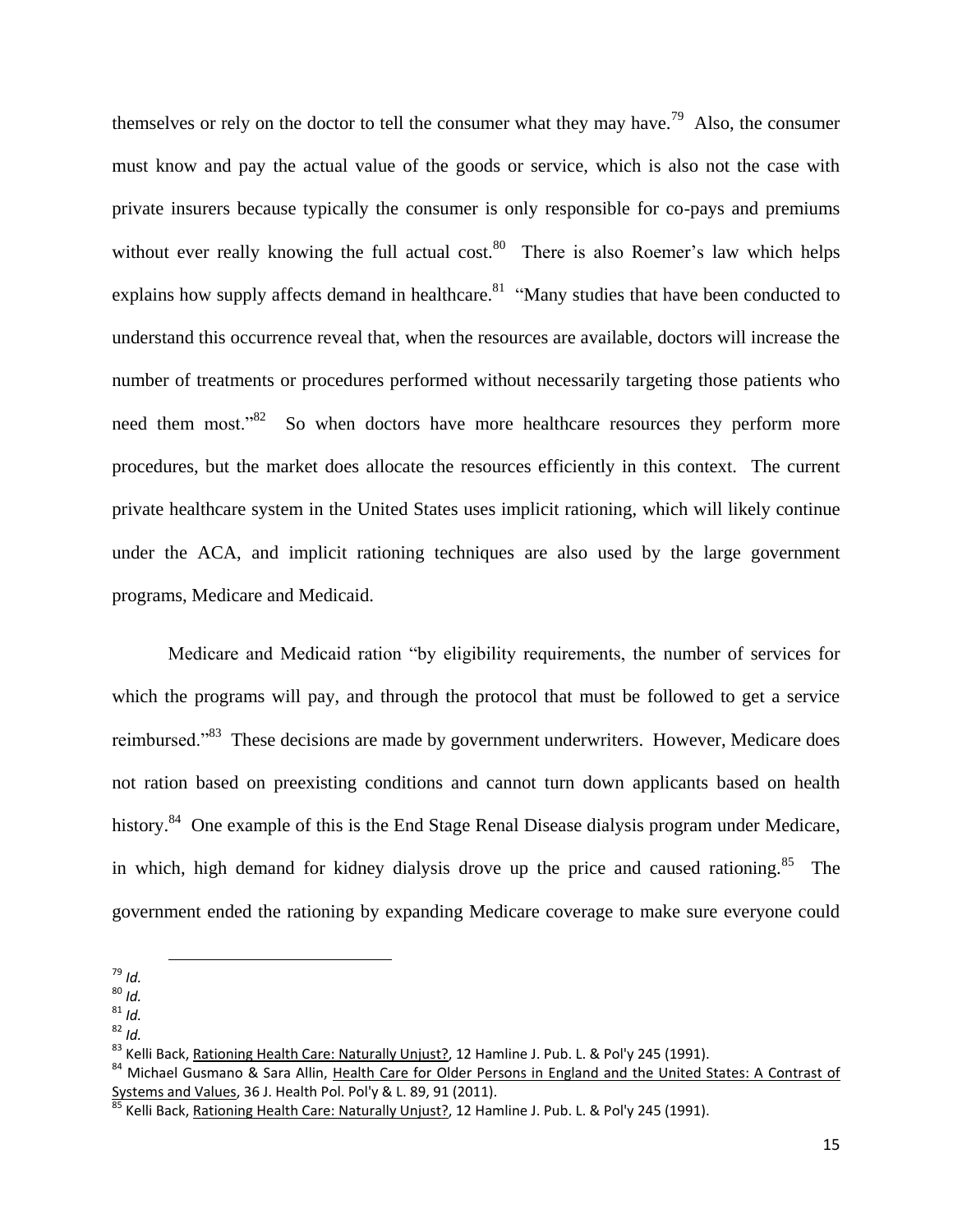get the procedure.<sup>86</sup> The rationing in the United States is done implicitly because the public and therefore the government will not accept explicit rationing.

In contrast, the healthcare system in Great Britain does explicitly ration healthcare. After World War II, the British government created the National Health Service (NHS) to provide universal healthcare to its citizens.<sup>87</sup> Over ninety-five percent of British citizens get their health care through the government run program.<sup>88</sup> Rationing has become part of the national identity and in order to provide care to everyone the government places limits on the care it provides by rationing.<sup>89</sup> Great Britain spends about nine percent of GDP on healthcare.<sup>90</sup> There are numerous elements that embody the NHS and its guiding principles. The seven essential characteristics are:

> "(1) government ownership of most hospitals; (2) consultants (specialists) attached to the hospitals; (3) government contracts with general practitioner to provide primary care services; (4) universal coverage financed by taxes; (5) care free at the point of delivery (with charges added later for prescription drugs and dentistry); (6) private practice permitted for NHS doctors, including private pay beds in NHS hospitals; and (7) clinical freedom for general practitioners who control access to hospitals and consultants." 91

These characteristics make up the universal healthcare system for Great Britain. By explicitly rationing healthcare the NHS is able to keep costs to about \$3,800 per person.<sup>92</sup> A different government agency was created to actually make the decisions on how to ration.

 $\overline{a}$ 

<sup>86</sup> *Id.*

<sup>87</sup> Patrick Cox, *United Kingdom, Rationing by cost*, www.rationinghealth.org (2012).

<sup>88</sup> *Id.*

<sup>89</sup> *Id.*

<sup>&</sup>lt;sup>90</sup> Amanda Swanson, Rationing As a Necessity, 19 Annals Health L. Directive 1 (2009).

<sup>91</sup> Leonard J. Nelson, III, Rationing Health Care in Britain and the United States, 7 J. Health & Biomedical L. 175 (2011).

<sup>92</sup> Joanne Silberner, *Britain Weighs Social Cost of 'Wonder' Drugs*, www.npr.org (2008).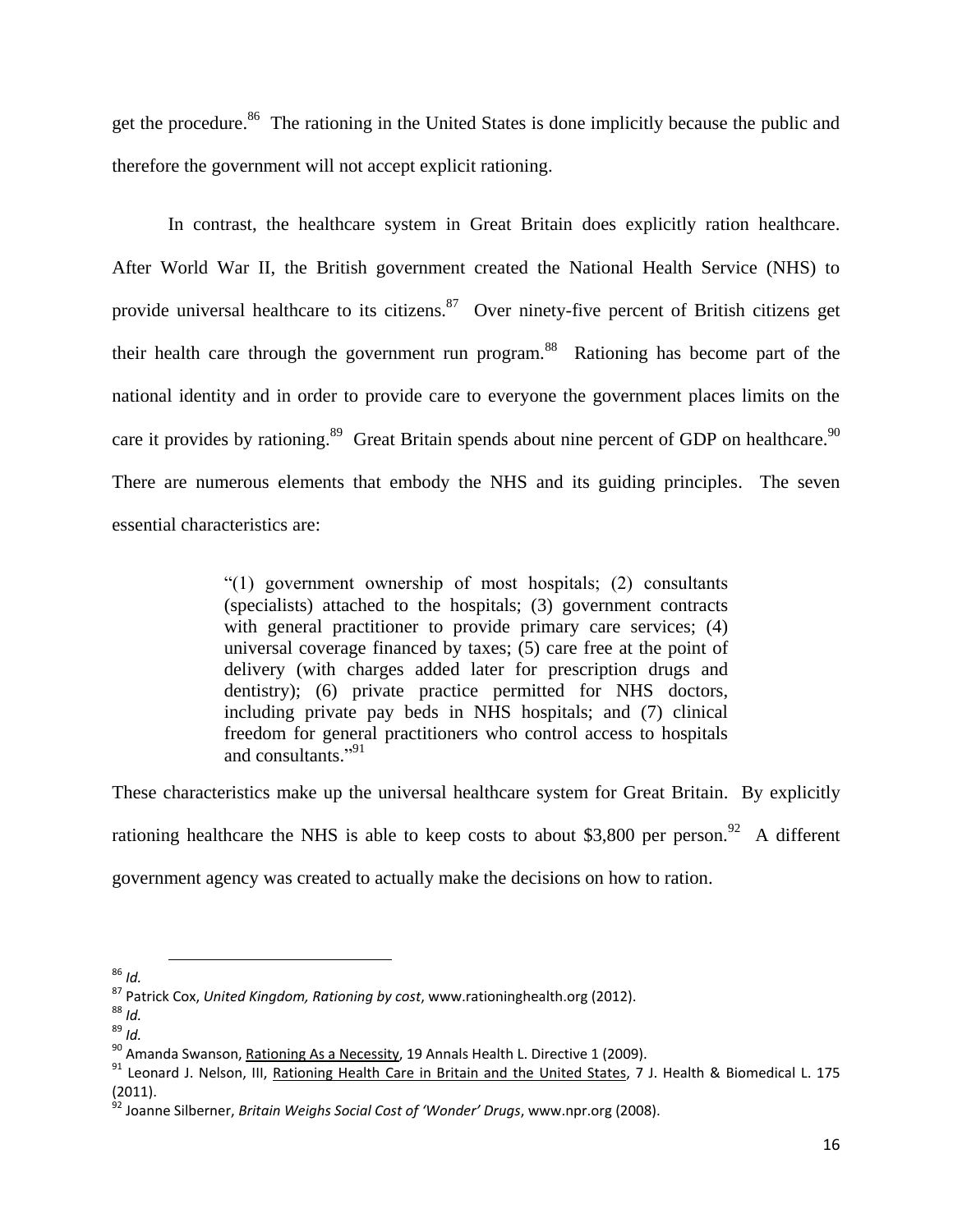The governmental agency tasked with deciding which drugs and other treatments can be prescribed by NHS doctors is the National Institute of Health and Clinical Excellence (NICE).<sup>93</sup> "NICE was created to clarify the reasons why certain drugs are approved and others are rejected, instead of those decisions being made behind closed doors."<sup>94</sup> One example of a drug that is available in the United States but not covered by NICE, is the very expensive cancer medication Tarceva.<sup>95</sup> NICE weighed the drug effectiveness, its cost, and it ability to extend life and determined it was not worth the price.<sup>96</sup> Another example was NICE refusing to approve certain drugs for kidney cancer because even though the drug was effective, the extremely high cost was the deciding factor.<sup>97</sup> In that situation political pressure resulted in the drug subsequently being approved, through increased funding from both public and private sources.<sup>98</sup> This may signal a slight change for the future but explicit rationing is commonplace and generally accepted by British citizens. "The rationing decisions start with the basic premise that the government should spend its limited resources on treatments that do the most good for the money."<sup>99</sup> "NICE calculates cost-effectiveness with a widely used measure called a quality-adjusted life year  $(QALY)$ ."<sup>100</sup> "NICE tends to assume that the most common treatments are cost effective and sets a maximum that it will spend on a treatment, about \$47,000 per  $QALY$ ."<sup>101</sup> Over the years, various governments from differing political parties have all been supportive of the NHS and have also placed budget limitations on them to contain costs. The rationing decisions are generally made with the overall good in mind and not focused on the individual. "Various

<sup>94</sup> *Id.*

 $\overline{\phantom{a}}$ 

<sup>96</sup> *Id.*

<sup>100</sup> *Id.* <sup>101</sup> *Id.*

<sup>93</sup> Patrick Cox, *United Kingdom, Rationing by cost*, www.rationinghealth.org (2012).

<sup>95</sup> Joanne Silberner, *Britain Weighs Social Cost of 'Wonder' Drugs*, www.npr.org (2008).

<sup>97</sup> Leonard J. Nelson, III, Rationing Health Care in Britain and the United States, 7 J. Health & Biomedical L. 175 (2011). <sup>98</sup> *Id.*

<sup>99</sup> Patrick Cox, *United Kingdom, Rationing by cost*, www.rationinghealth.org (2012).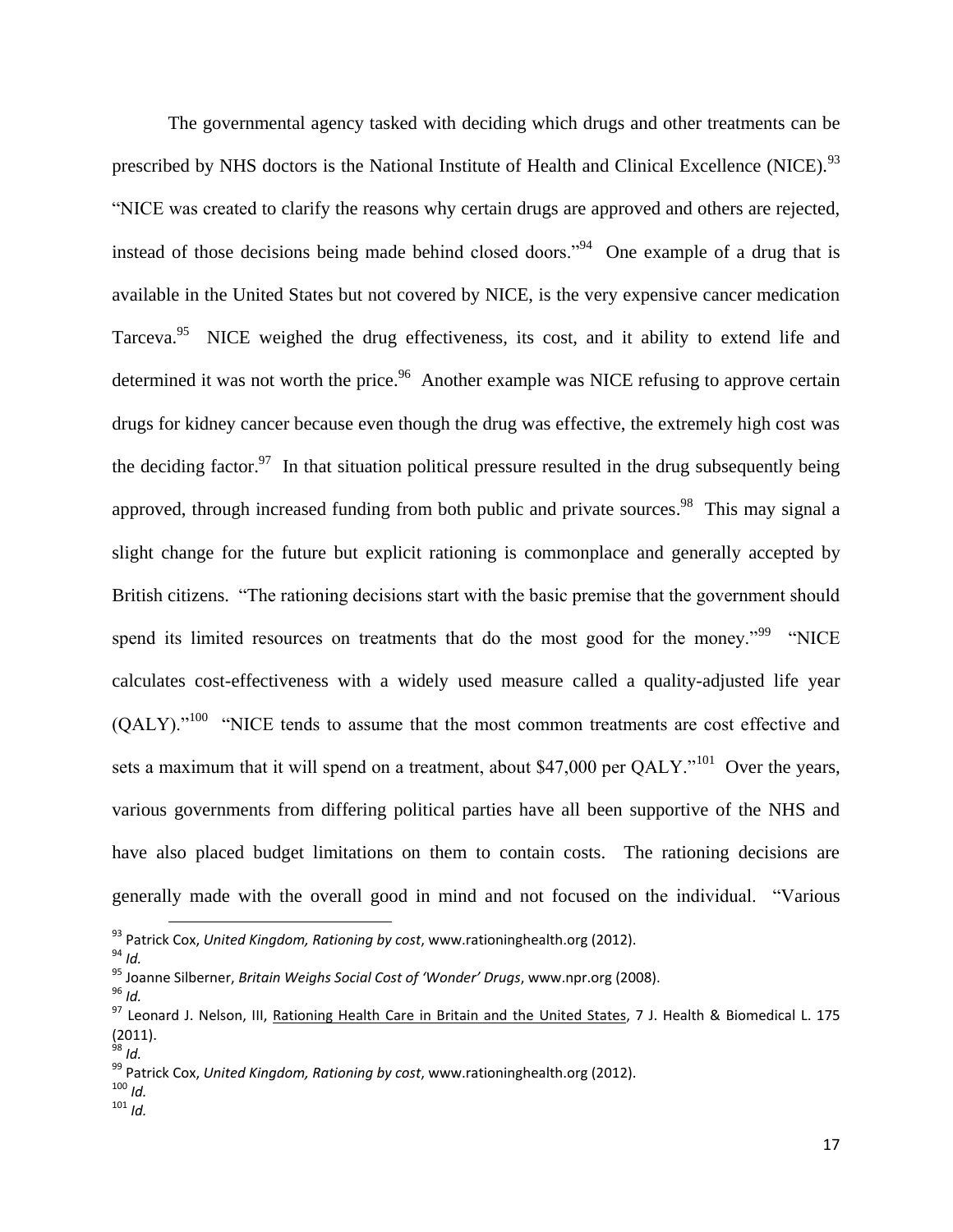approaches to rationing have been used throughout the history of the NHS, such as waiting lists, limited deployment of new technologies, strict budget limitations that have required physicians to engage in bedside rationing, and explicit rationing through the use of cost-effectiveness analysis."<sup>102</sup> There is also a market for private insurance in Great Britain but it only covers elective procedures and has not been an effective substitute for the essential care provided by the NHS.<sup>103</sup>

Some American healthcare experts wanted to establish an agency like NICE but the idea was scrapped after Sarah Palin made her death panel claims and she has even compared the IPAB to NICE.<sup>104</sup> Great Britain and the United States both must contain the ever rising cost of healthcare by whatever form rationing they choose. Whether it is implicit or explicit, it is still rationing. Rationing is usually described as "the administrative distribution of goods in the market that are physically scarce or in the case of products deemed essential for ordinary living, scarce at a socially acceptable price."<sup>105</sup> Regardless of how much is spent on healthcare by a nation, increasing performance in one area of the healthcare system can compromise performance in another. It is very difficult to simultaneously increase access, decrease costs, and improve the quality of a healthcare system.<sup>106</sup> The United States and Great Britain both rely on a mix of public and private systems of financing with the United States having a more hybrid system while Great Britain has a vastly public system.

 $\overline{a}$ 

<sup>&</sup>lt;sup>102</sup> Leonard J. Nelson, III, Rationing Health Care in Britain and the United States, 7 J. Health & Biomedical L. 175 (2011).

<sup>103</sup> *Id.*

<sup>&</sup>lt;sup>104</sup> Ann Marie Marciarille, J. Bradford DeLong, Bending the Health Cost Curve: The Promise and Peril of the Independent Payment Advisory Board, 22 Health Matrix 75, 118 (2012).

<sup>105</sup> Kelli Back, Rationing Health Care: Naturally Unjust?, 12 Hamline J. Pub. L. & Pol'y 245 (1991).

<sup>106</sup> Michael Gusmano & Sara Allin, Health Care for Older Persons in England and the United States: A Contrast of Systems and Values, 36 J. Health Pol. Pol'y & L. 89, 91 (2011).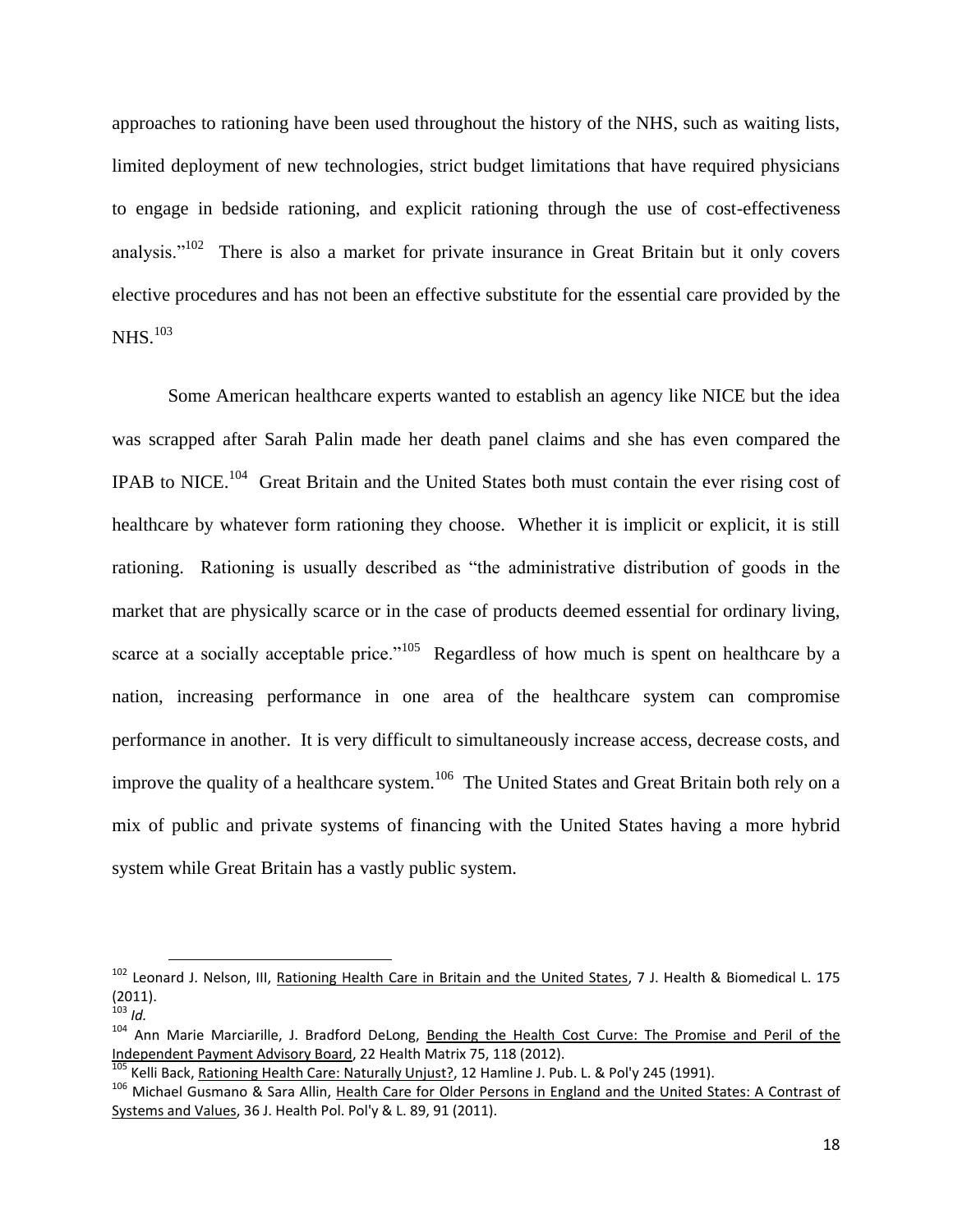Either system of rationing can affect the breadth of coverage, the scope of coverage, and the depth of coverage.<sup>107</sup> "Rationing the breadth of coverage reduces the proportion of the population eligible for coverage, by means testing, excluding the self employed, pricing people out, excluding eligibility, or allowing people to opt out."<sup>108</sup> "Rationing the scope of care by excluding services from the benefits package reduces the quantity or quality of clinical care, through the application of measures like comparative effectiveness or through the use of waiting lists."<sup>109</sup> "Rationing the depth of coverage involves user charges based on the value of healthcare services and applies selective charges (co-payments) for inefficient services." However the implicit or explicit rationing is carried out, the first task is making an ethical decision based on "balancing fiscal constraints with healthcare system goals such as equity, efficiency and improving population health, as well as broader societal values."<sup>110</sup> Everyone needs healthcare at some point, so everyone is involved and has a stake in this discussion and the decisions that are made.

# IV. Fear vs. Reality

Governor Palin's claim that the ACA created "death panels" that would ration healthcare was supported by some and was also found to be false by numerous fact checkers.<sup>111</sup> In an op-ed article for *The Wall Street Journal*, Governor Palin provides some insight into her views on rationing by saying, "the President's proposals would give unelected officials life-and-death rationing powers" but later echoes Ronald Reagan in saying, "no one in this country should be

l

<sup>&</sup>lt;sup>107</sup> Steven Teutsch, Ethics of Resource Allocation- US and Europe, Public Health Reviews, Vol. 34, No 1 (2012).

<sup>108</sup> *Id.*

<sup>109</sup> *Id.*

<sup>110</sup> *Id.*

<sup>&</sup>lt;sup>111</sup> Leonard J. Nelson, III, Rationing Health Care in Britain and the United States, 7 J. Health & Biomedical L. 175 (2011).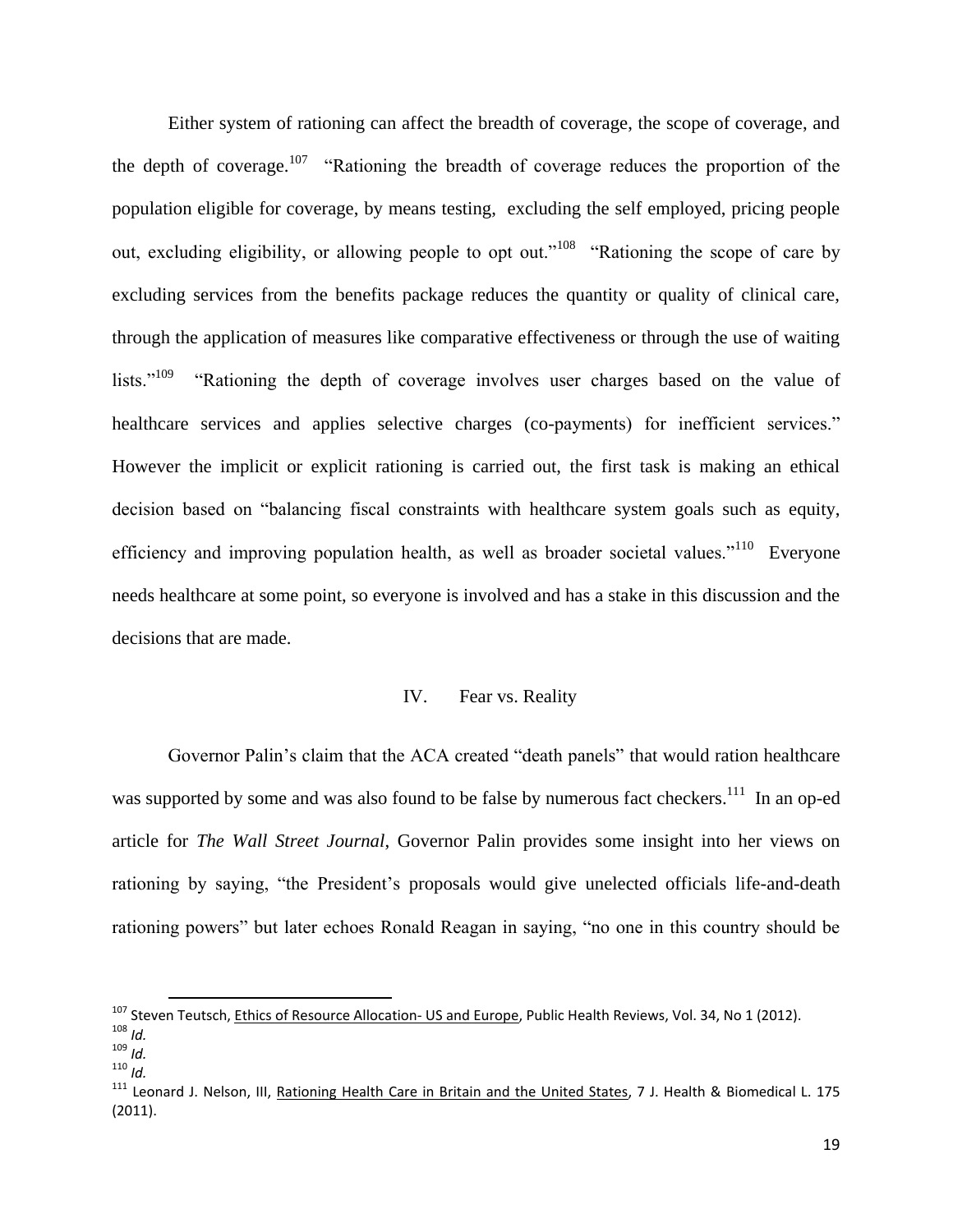denied medical care because of a lack of funds."<sup>112</sup> She does not discount the fact that insurance companies can be unaccountable and unresponsive, but she fundamentally believes that government trying to solve problems is only likely on to cause more.<sup>113</sup> However, when digging into her "death panels" claim that the IPAB will ration healthcare, it appears to be an attempt to mislead the public. Healthcare is a limited resource and in order for no one in the country to be denied medical care it must be rationed in some form. The claim is also misleading because the IPAB has limited authority to make recommendations within Medicare, which is a government program. A simple reality is to look at the actual text of the law. Under the ACA, the proposal "shall not include any recommendation to ration healthcare, raise revenues or Medicare beneficiary premiums under section 1818, 1818A, or 1839, increase Medicare beneficiary costsharing (including deductibles, coinsurance, and copayments), or otherwise restrict benefits or modify eligibility criteria, among other requirements, "[t]he proposal shall only include recommendations related to the Medicare program."<sup>114</sup>

Any dismissive assumptions about Governor Palins claim is shortsighted, since her statements do actually have an impact they need to be looked at fully. Her claim does draw attention to a central truth, "under highly centralized national healthcare, the government inevitably makes cost-minded judgments about what types of care are 'best' for society at large, and the standardized treatments it prescribes inevitably impact life-saving options for individual patients."<sup>115</sup> Similarly, during the debate over health care reform, President Obama said, "I think there is going to have to be a conversation that is guided by doctors, scientists, ethicists and that

<sup>112</sup> Sarah Palin, *Obama and the Bureaucratization of Health Care*, www.wsj.com (Sep. 8,2009).

<sup>113</sup> *Id.*

<sup>114</sup> 42 USCA § 18001 (2010).

<sup>&</sup>lt;sup>115</sup> Leonard J. Nelson, III, Rationing Health Care in Britain and the United States, 7 J. Health & Biomedical L. 175 (2011).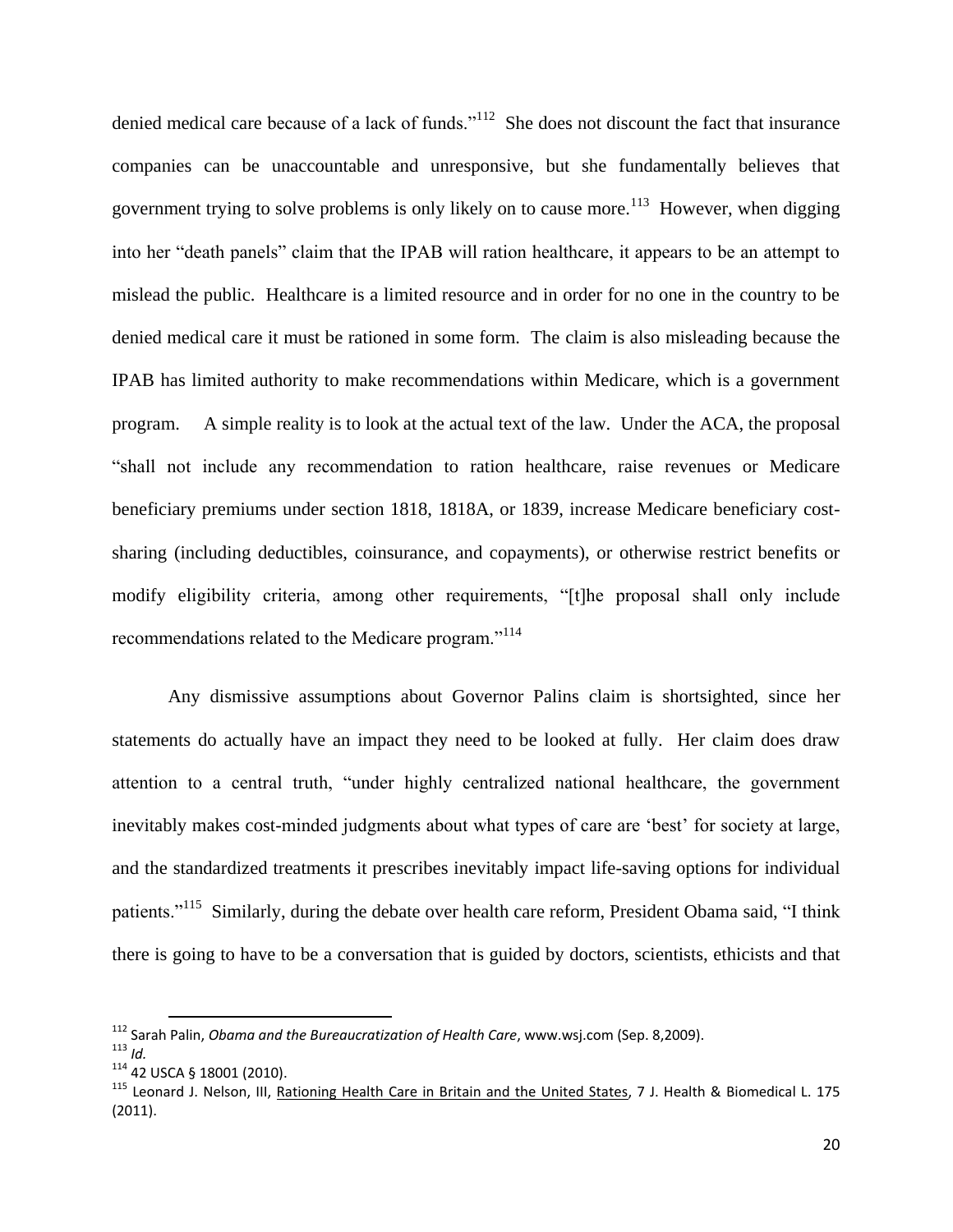there's going to have to be a very difficult democratic conversation that takes place (and) it is very difficult to imagine the country making those decisions just through the normal political channels."<sup>116</sup> There seems to be at least an attenuated connection between the statements by the President and the "death panels" claim by Governor Palin. All resources are scarce, including healthcare, and those resources will be either implicitly or explicitly rationed which will, in turn, limit access to healthcare services in some way.<sup>117</sup> The primary question is not whether healthcare is rationed, but who does the rationing, how do they ration, and to what degree.

The ethical dilemma is how to balance autonomy, beneficence, and distributive justice, within the context of a healthcare system.<sup>118</sup> Autonomy would seem to favor allowing private markets to accomplish the needed rationing by allowing consumer to make their own decisions about how much and what kind of healthcare they want or need.<sup>119</sup>

> "Autonomy would suggest that individuals have a right to determine what is in their own best interest, though that interest may be limited if exercising that right limits the rights of others. Beneficence means that clinicians should act completely in the interest of their patients, and distributive justice or equity implies fairness and that all groups have an equal right to clinical services regardless of race, gender, age, income, or any other characteristic. The utilitarian perspective would suggest that resources for medical care should be used to provide the greatest good for the greatest number."<sup>120</sup>

Beneficence can be applied and even enforced in any healthcare system through strong medical ethics requirements. Distributive justice and the utilitarian perspective apply an approach that is more similar to a universal healthcare approach by a country like Great Britain. Different countries prioritize, "the rights of individuals and the fairness on society as a whole in very

<sup>116</sup> David Leonhardt, *After the Great Recession*, NY Times (April 28, 2009).

<sup>&</sup>lt;sup>117</sup> Steven Teutsch, Ethics of Resource Allocation- US and Europe, Public Health Reviews, Vol. 34, No 1 (2012). <sup>118</sup> *Id.*

<sup>&</sup>lt;sup>119</sup> Elizabeth Weeks Leonard, Death Panels and The Rhetoric of Rationing, (Sep. 10,2012).

<sup>&</sup>lt;sup>120</sup> Steven Teutsch, Ethics of Resource Allocation- US and Europe, Public Health Reviews, Vol. 34, No 1 (2012).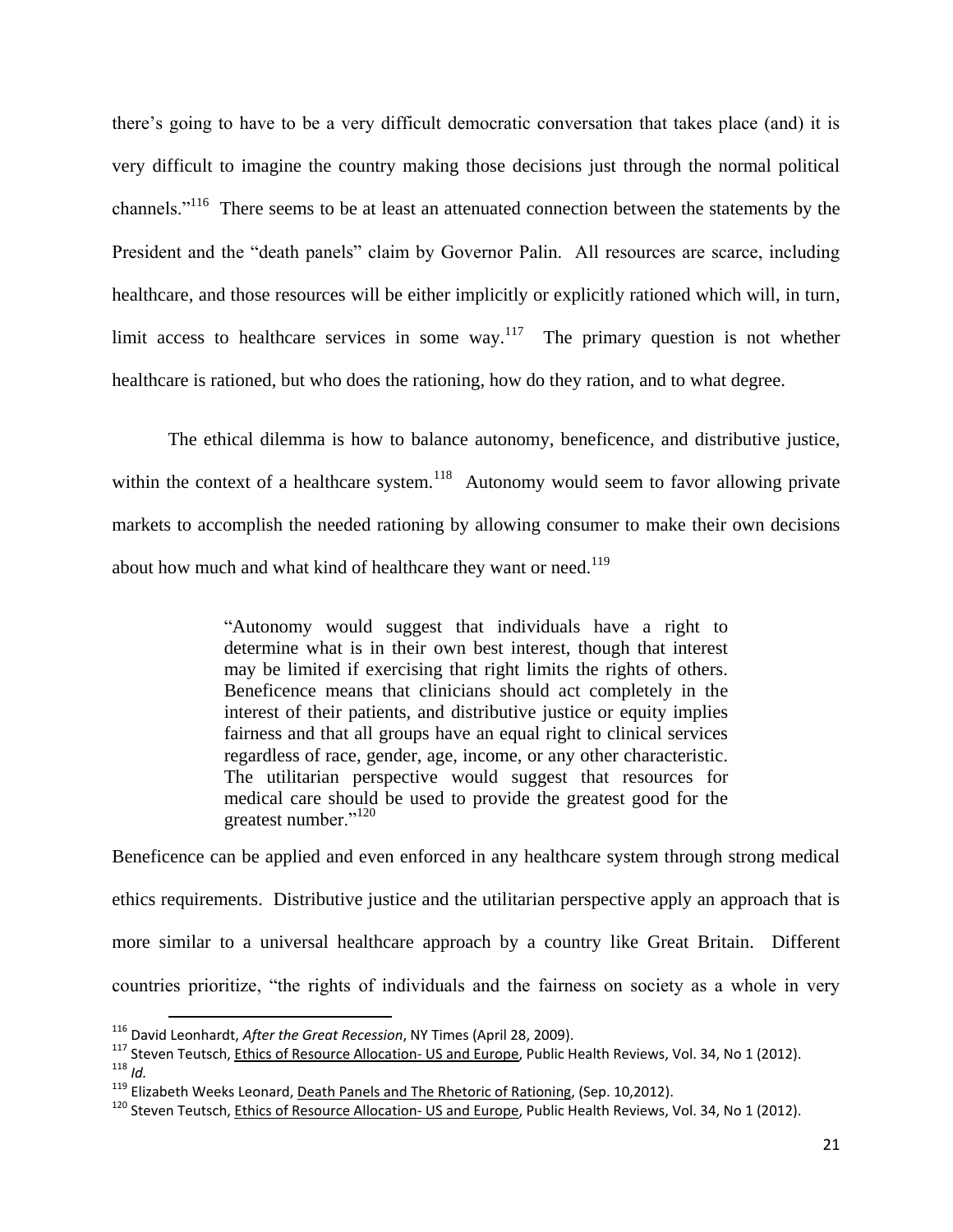different ways and use very different processes for addressing the legitimacy, transparency, and accountability of those explicit or implicit decisions."<sup>121</sup>

## V. Allocating Healthcare Resources

The now infamous "death panels" claim by Sarah Palin created a great deal of controversy. It is one of the most famous and well known Facebook posts ever made, however, I believe her later Facebook post about civility was must more instructive. She spoke of the harm in diminishing our nation's civil discourse and about how the healthcare proposal must be understood clearly in order for American citizens to make an informed decision about how to best allocate the limited healthcare resources.<sup>122</sup>

Initially, Governor Palin said her Facebook post was about a proposal in the ACA that would force everyone to, "stand in front of Obama's 'death panel' so his bureaucrats can decide, based on a subjective judgment of their level of productivity in society, whether they are worthy of healthcare."<sup>123</sup> This was a reference to a proposal allowing appointments to discuss living wills and other end of life issues in an attempt to more efficiently allocate healthcare resources to better accord with what patients wanted. An average U.S. citizen spends about one-third of their overall healthcare resources in the last year of their life.<sup>124</sup> By discussing end of life issues, patients are more likely to choose less expensive options, like hospice care, at the end of their lives.<sup>125</sup> This is an important ethical issue worthy of serious debate and conversation. However, Governor Palin's statement became a rallying cry and focal point of outrage against the entire ACA law and that specific proposal was removed for the final legislation because it became

 $121$  *Id.* 

<sup>122</sup> Rachel Weiner, *After "Death Panel" Claim, Palin Now Calls for Civility,* www.huffingtonpost.com (Sep. 10, 2009).

<sup>123</sup> Sarah Palin, *Statement on the Current Health Care Debate*, www.facebook.com (Aug. 7,2009).

<sup>124</sup> Ann Harding, *End of Life Care Cost Continue to Climb Upward,* www.reuters.com (Oct. 14, 2010).

<sup>125</sup> *Id.*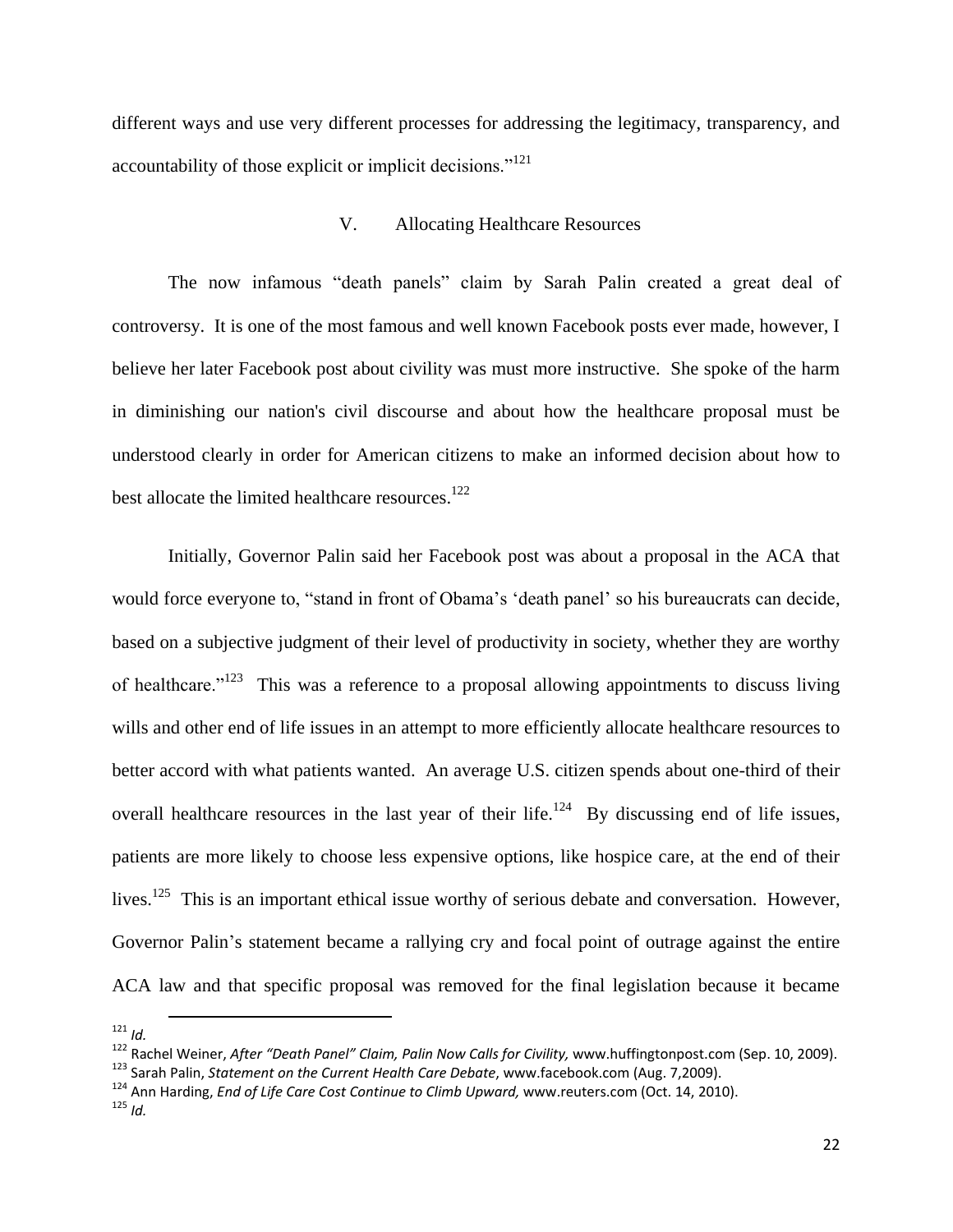politically unfeasible to leave it in, as well as, removal of any and all references to end of life planning.

Governor Palin's claim resurfaced again in 2012 and is again impacting the debate on how to allocate healthcare resources. Governor Palin made a clarification by saying that her original post was referencing the IPAB and that its "purpose all along has been to keep costs down by actually denying care via price controls and typically inefficient bureaucracy."<sup>126</sup> The attack was on IPAB and its potential use of rationing and it was also an attack on the concept of rationing itself.

The IPAB is explicitly prohibited from rationing under the  $ACA$ .<sup>127</sup> They have limited authority and are tasked with improving efficiency in Medicare, which is a government program. The whole idea of having this independent board is based on the assumption that Congress will not be able to improve efficiency within Medicare for political reasons. They only realistic way the IPAB will improve efficiency are through making decisions on allocating limiting healthcare resources that can only be described as implicit rationing. As for the constitutionality of this process and the IPAB itself, it should be clear now that both are within the law. A board similar to the IPAB, with appropriate limitations, has been held constitutional before and the IPAB is not substantially different. President Obama recently won reelection and the IPAB was even discussed during the presidential debates in small amounts which were likely confusing and

<sup>126</sup> Sarah Palin, *Statement on the Current Health Care Debate*, www.facebook.com (Aug. 7,2009).

<sup>127</sup> 42 USCA § 18001 (2010).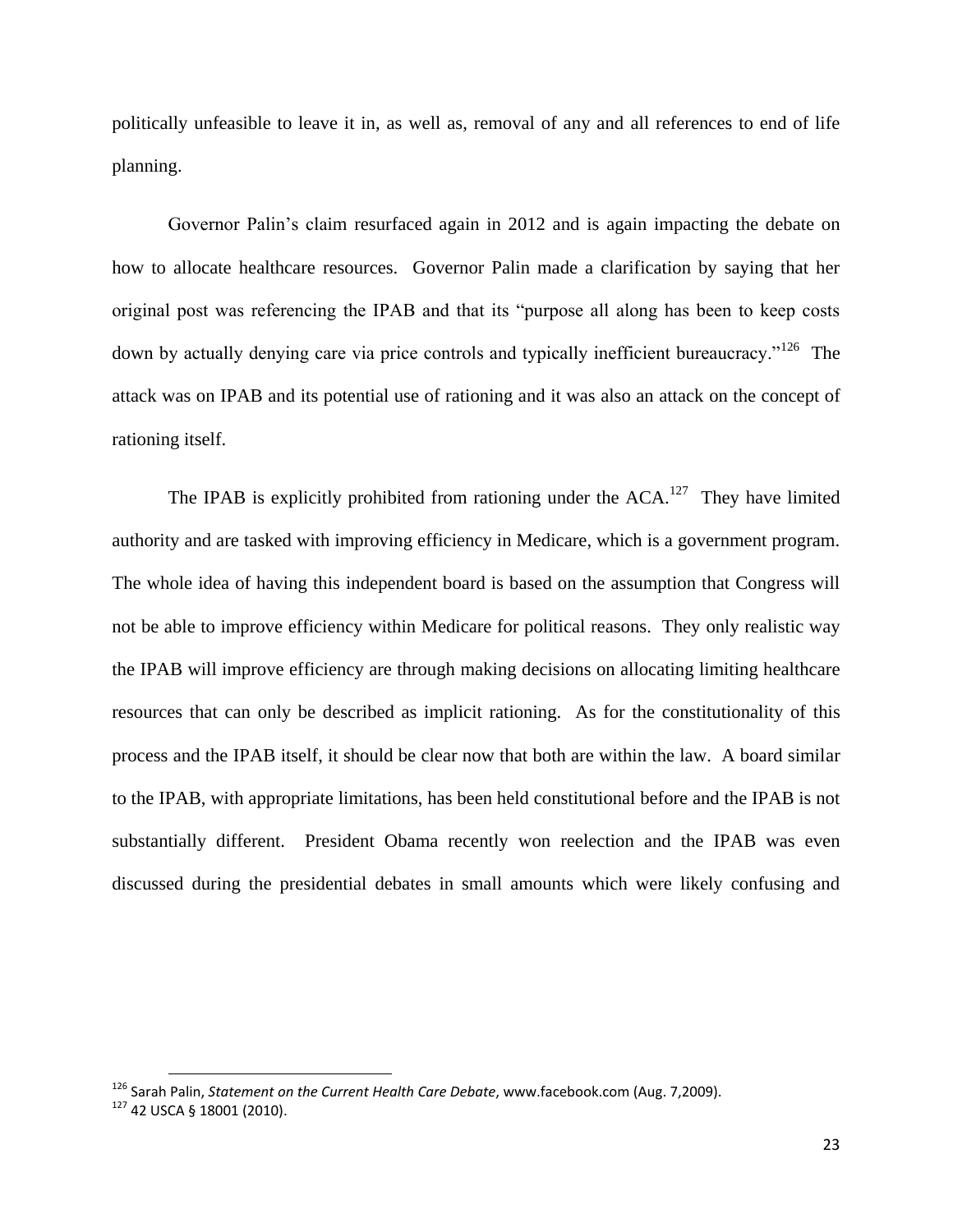unclear to most watching.<sup>128</sup> The ACA has been upheld, for the most part, by the Supreme Court so the IPAB is here to stay, even though it is has not yet been created.<sup>129</sup>

Rationing itself has occurred in the United States throughout our history in both hidden and sometimes more visible ways. Most notably rationing occurred during World War II and again recently in a smaller way with gas rationing after Superstorm Sandy. A hidden way of rationing is the implicit rationing of healthcare in both the private insurance market, as well as, in the Medicare and Medicaid government programs. In the private insurance market, the more money or access to insurance you have, the more healthcare you can get. As for the government programs, we will see how the implicit rationing within IPAB affects Medicare, even though the ACA explicitly states that rationing is prohibited.<sup>130</sup> Any explicit rationing, or implicit rationing labeled as such, will be open to political attack. Especially since the ACA expands the number of people on Medicaid any form of rationing schemes that seem to reduce care will become even more politically unfeasible. $^{131}$ 

The only path to explicit rationing is public acceptance as is the case in Great Britain and many other industrialized countries. They have a history of explicit rationing which is part of their national identity.<sup>132</sup> The decisions are not made behind closed doors but are clearly stated by the NICE.<sup>133</sup> The rationing starts with the basic premise that the government should spend its limited resources on treatments that do the most good.<sup>134</sup> However, the reality of limited resources occasionally leads to unpopular decisions to deny coverage or that create waiting lists.

 $\overline{a}$ 

<sup>133</sup> *Id.*

<sup>&</sup>lt;sup>128</sup> Commission on Presidential Debates, www.2012presidentialelectionnews.com/2012-debate-schedule (Oct. 3,  $2012$ ).

Nat'l Fed'n of Indep. Bus. v. Sebelius, 567 U.S. (2012).

<sup>130 42</sup> USCA § 18001 (2010).

<sup>131</sup> *Id.*

<sup>132</sup> Patrick Cox, *United Kingdom, Rationing by cost*, www.rationinghealth.org (2012).

<sup>134</sup> *Id.*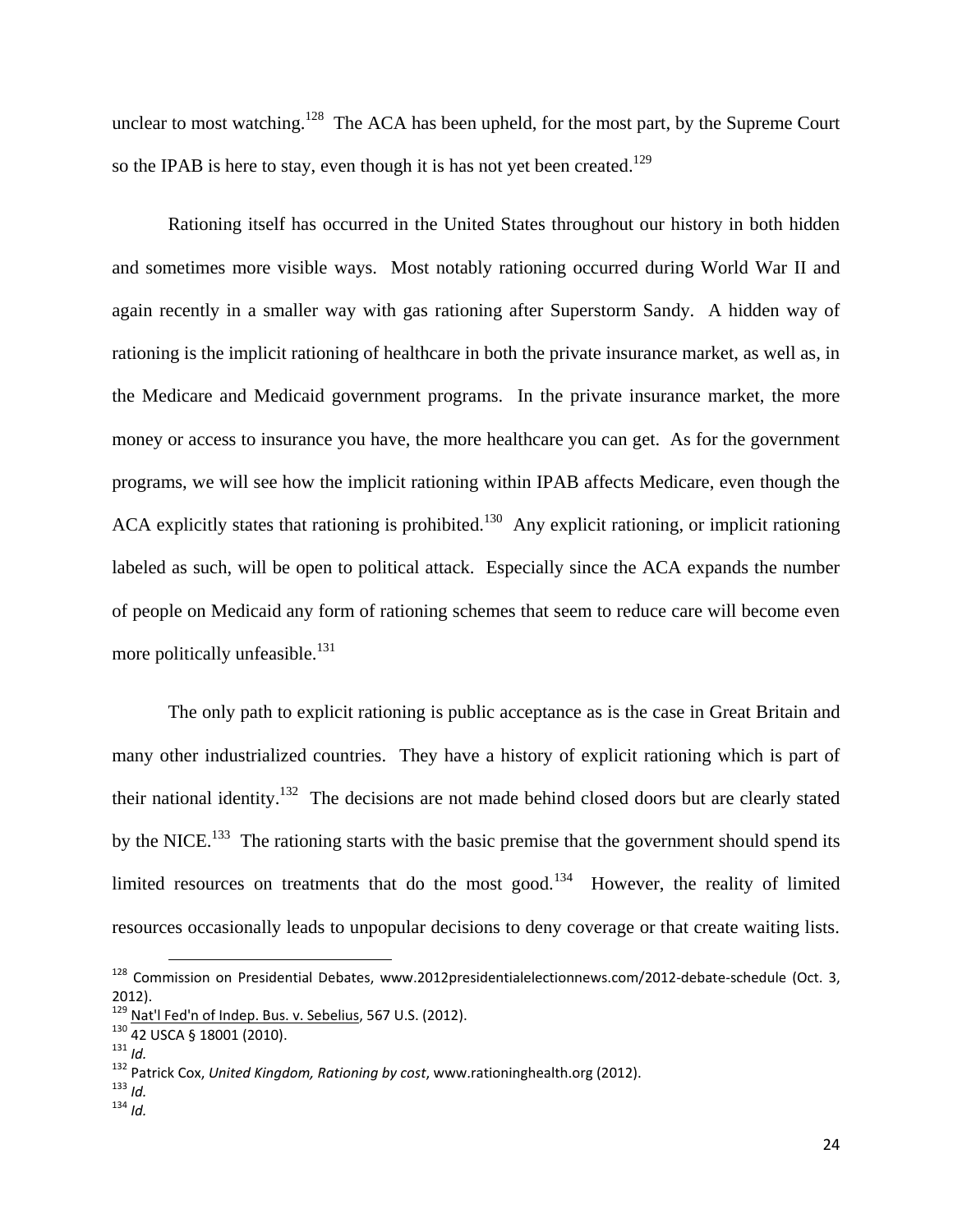The difficulty of allocated limited healthcare resources is the same for the Unites States, Great Britain or any other country.

Governor Palins "death panels" claim is misleading as to what rationing actually is and what the IPAB will actually do. She does bring attention to the fact that cost minded decisions do need to be made. President Obama also brings attention to the difficult decisions that must be made. Both claim they believe medical experts and doctors should make these decisions alongside their patients. These politically convenient views only sidestep the reality and necessity of rationing. The question is who does the rationing, how do they ration, and to what extent. The ethical dilemma is how to balance that.

## VI. Conclusion

The first line of Sarah Palin's infamous 2009 Facebook post is posed as a question by asking, "And who will suffer most when they ration care?"<sup>135</sup> This is clearly not the right question and misses the reality and necessity of rationing healthcare. Rationing in healthcare will continue, so under the ACA the IPAB will have to make recommendations on how to allocate limited Medicare dollars. Even though they may not ration explicitly, they will inevitably include implicit rationing. Our hybrid public private healthcare system will be around for a while and even though the ACA makes many changes the combination of private and public health insurance in this country will only increase and become even more intertwined.<sup>136</sup> Every nation must make clear eyed decisions on how to allocate those resources as they see fit. By understanding the premise of Governor Palin's argument and understanding the IPAB and

<sup>135</sup> Sarah Palin, *Statement on the Current Health Care Debate*, www.facebook.com (Aug. 7, 2009).

<sup>136 42</sup> USCA § 18001 (2010).